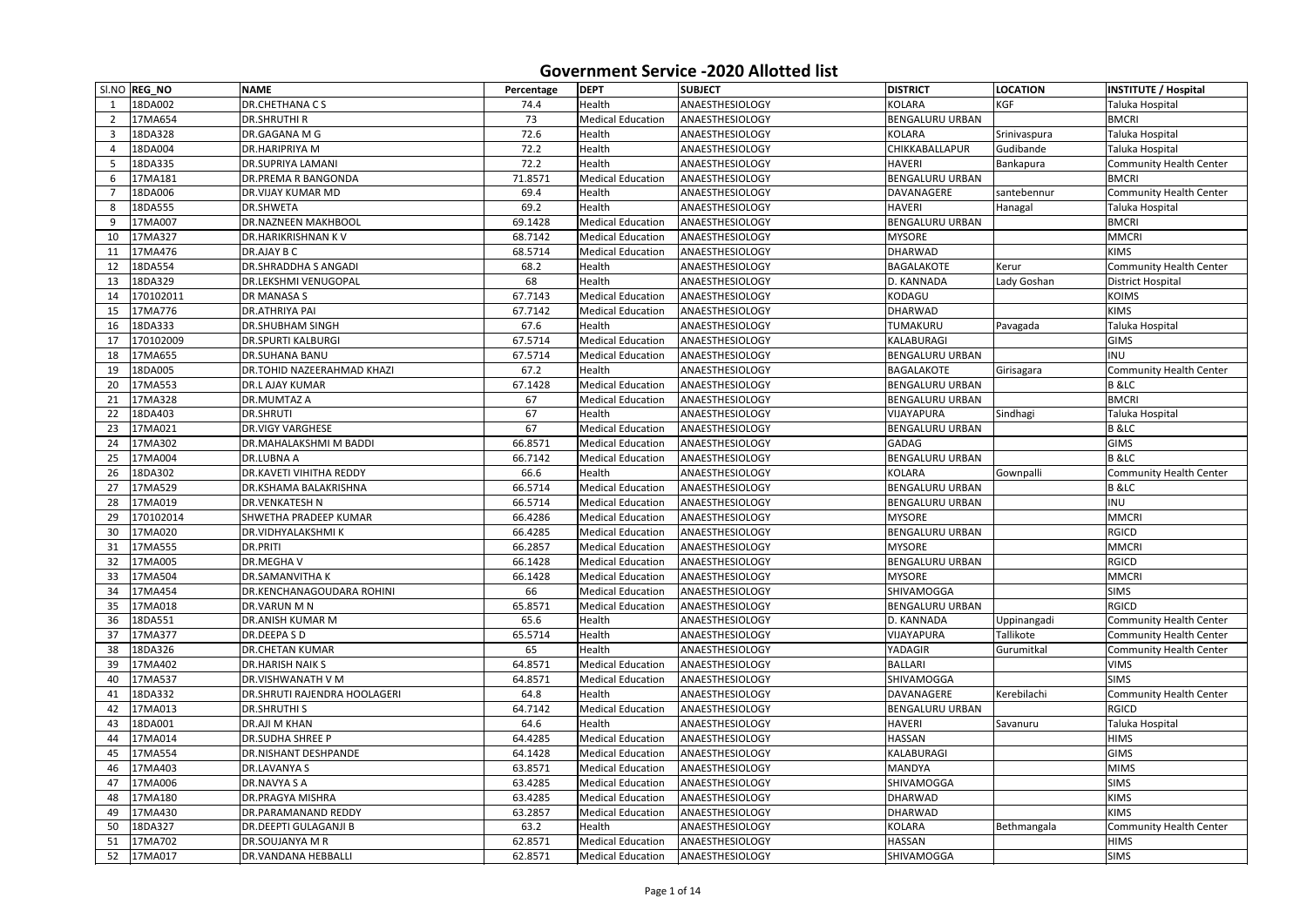| SI.NO REG_NO<br>17MA010<br><b>DR.PRIYANKA KRISHNAMURTY</b><br><b>ANAESTHESIOLOGY</b><br><b>KALABURAGI</b><br>53<br>62.5714<br><b>Medical Education</b><br><b>GIMS</b><br>17MA602<br><b>BIDAR</b><br>54<br><b>Medical Education</b><br><b>BRIMS</b><br><b>DR.ANUSHA S JOSHI</b><br>61.7142<br>ANAESTHESIOLOGY<br>17MA016<br><b>HASSAN</b><br>55<br><b>DR.THEJESH HJ</b><br>61.7142<br><b>ANAESTHESIOLOGY</b><br><b>HIMS</b><br><b>Medical Education</b><br><b>7MA008</b><br>56<br>61.2857<br>CHAMRAJANAGAR<br><b>CIMS</b><br><b>DR.NITHISH S</b><br><b>Medical Education</b><br><b>ANAESTHESIOLOGY</b><br>17MA331<br>57<br>DR.VINAY M S<br><b>Medical Education</b><br>ANAESTHESIOLOGY<br>SHIVAMOGGA<br><b>SIMS</b><br>61.1428 |  |
|-------------------------------------------------------------------------------------------------------------------------------------------------------------------------------------------------------------------------------------------------------------------------------------------------------------------------------------------------------------------------------------------------------------------------------------------------------------------------------------------------------------------------------------------------------------------------------------------------------------------------------------------------------------------------------------------------------------------------------|--|
|                                                                                                                                                                                                                                                                                                                                                                                                                                                                                                                                                                                                                                                                                                                               |  |
|                                                                                                                                                                                                                                                                                                                                                                                                                                                                                                                                                                                                                                                                                                                               |  |
|                                                                                                                                                                                                                                                                                                                                                                                                                                                                                                                                                                                                                                                                                                                               |  |
|                                                                                                                                                                                                                                                                                                                                                                                                                                                                                                                                                                                                                                                                                                                               |  |
|                                                                                                                                                                                                                                                                                                                                                                                                                                                                                                                                                                                                                                                                                                                               |  |
| 58<br>18DA301<br>DR.JAWABULLA VAZHAYIL<br>D. KANNADA<br><b>Community Health Center</b><br>61<br>Health<br><b>ANAESTHESIOLOGY</b><br>Vamanapadav                                                                                                                                                                                                                                                                                                                                                                                                                                                                                                                                                                               |  |
| 61<br>59<br>18DA556<br>DR.SINDHUKG<br>Health<br>ANAESTHESIOLOGY<br>CHIKKAMAGALURU<br><b>Birur</b><br><b>Community Health Center</b>                                                                                                                                                                                                                                                                                                                                                                                                                                                                                                                                                                                           |  |
| 17MA556<br><b>DR.VISHWAJEET UK</b><br>60.8571<br><b>BALLARI</b><br><b>VIMS</b><br>60<br><b>Medical Education</b><br><b>ANAESTHESIOLOGY</b>                                                                                                                                                                                                                                                                                                                                                                                                                                                                                                                                                                                    |  |
| Guttal<br>18DA331<br>60.8<br><b>HAVERI</b><br><b>Community Health Center</b><br><b>DR.SHASHIDHAR S H</b><br>Health<br><b>ANAESTHESIOLOGY</b><br>61                                                                                                                                                                                                                                                                                                                                                                                                                                                                                                                                                                            |  |
| 62<br>17MA677<br><b>Medical Education</b><br><b>BIDAR</b><br><b>DR.ARCHANA DANDE</b><br>60.5714<br><b>ANAESTHESIOLOGY</b><br><b>BRIMS</b>                                                                                                                                                                                                                                                                                                                                                                                                                                                                                                                                                                                     |  |
| <b>BIDAR</b><br>17MA252<br><b>BRIMS</b><br>63<br><b>DR.SYED HIMAYATHULLAH HUSSAINI</b><br><b>ANAESTHESIOLOGY</b><br>60.5714<br><b>Medical Education</b>                                                                                                                                                                                                                                                                                                                                                                                                                                                                                                                                                                       |  |
| 17MA603<br><b>BALLARI</b><br><b>VIMS</b><br>DR.MOHAMMED SALEEM<br>60.4285<br><b>Medical Education</b><br><b>ANAESTHESIOLOGY</b><br>64                                                                                                                                                                                                                                                                                                                                                                                                                                                                                                                                                                                         |  |
| 18DA526<br>60<br>65<br>DR.DIVYA B A<br>Health<br>ANAESTHESIOLOGY<br><b>TUMAKURU</b><br><b>YN Hoskote</b><br><b>Community Health Center</b>                                                                                                                                                                                                                                                                                                                                                                                                                                                                                                                                                                                    |  |
| <b>BELAGAVI</b><br>17MA012<br><b>DR.SAVITA PATIL</b><br>59.7142<br><b>Medical Education</b><br><b>BIMS</b><br>66<br><b>ANAESTHESIOLOGY</b>                                                                                                                                                                                                                                                                                                                                                                                                                                                                                                                                                                                    |  |
| <b>BALLARI</b><br>67<br>17MA781<br>59.5714<br><b>Medical Education</b><br><b>ANAESTHESIOLOGY</b><br><b>VIMS</b><br>DR.PAVAN KUMAR P                                                                                                                                                                                                                                                                                                                                                                                                                                                                                                                                                                                           |  |
| 17MA952<br><b>HASSAN</b><br><b>HIMS</b><br>68<br><b>DR.BHASKAR MURTHY V</b><br>59.4285<br><b>Medical Education</b><br><b>ANAESTHESIOLOGY</b>                                                                                                                                                                                                                                                                                                                                                                                                                                                                                                                                                                                  |  |
| 18DA553<br>69<br><b>DR.PADMA</b><br>59.4<br>Health<br><b>ANAESTHESIOLOGY</b><br>DAVANAGERE<br>Taluka Hospital<br>Jagaluru                                                                                                                                                                                                                                                                                                                                                                                                                                                                                                                                                                                                     |  |
| 70<br>17MA534<br><b>BELAGAVI</b><br><b>BIMS</b><br><b>DR.SEEMA CHIKKANAGOUDAR</b><br>59.2857<br><b>Medical Education</b><br><b>ANAESTHESIOLOGY</b>                                                                                                                                                                                                                                                                                                                                                                                                                                                                                                                                                                            |  |
| Batlahalli<br><b>Community Health Center</b><br>18DA201<br><b>DR.RAMYA J</b><br>58.8<br>Health<br><b>CHIKKABALLAPUR</b><br>71<br>ANAESTHESIOLOGY                                                                                                                                                                                                                                                                                                                                                                                                                                                                                                                                                                              |  |
| <b>HASSAN</b><br>17MA453<br><b>DR.KAVYASHREE N</b><br>58.2857<br><b>Medical Education</b><br><b>HIMS</b><br>72<br>ANAESTHESIOLOGY                                                                                                                                                                                                                                                                                                                                                                                                                                                                                                                                                                                             |  |
| 17MA552<br>73<br>DR.JAYASHREE BASANAGOWDA PATIL<br><b>BELAGAVI</b><br><b>BIMS</b><br>58.1428<br><b>Medical Education</b><br>ANAESTHESIOLOGY                                                                                                                                                                                                                                                                                                                                                                                                                                                                                                                                                                                   |  |
| 17MA676<br>57<br>KODAGU<br><b>KOIMS</b><br>74<br><b>DR.ANJANAK</b><br><b>Medical Education</b><br><b>ANAESTHESIOLOGY</b>                                                                                                                                                                                                                                                                                                                                                                                                                                                                                                                                                                                                      |  |
| Kadaba<br>75<br>18DA676<br>DR.NAYANA KRISHNAN M P<br>55.8<br>Health<br>ANAESTHESIOLOGY<br>D. KANNADA<br><b>Community Health Center</b>                                                                                                                                                                                                                                                                                                                                                                                                                                                                                                                                                                                        |  |
| 17MA304<br><b>CHITRADURGA</b><br>76<br><b>DR.SANJAY K P</b><br>55.5714<br>Health<br>ANAESTHESIOLOGY<br>Srirampura<br>Community Health Center                                                                                                                                                                                                                                                                                                                                                                                                                                                                                                                                                                                  |  |
| 18DA377<br>Health<br><b>HAVERI</b><br>77<br><b>DR.RAJIV BYAHATTI R</b><br>55.2<br>ANAESTHESIOLOGY<br>Masuru<br><b>Community Health Center</b>                                                                                                                                                                                                                                                                                                                                                                                                                                                                                                                                                                                 |  |
| 78<br>18DA677<br><b>DR.RAVIKUMARK</b><br>55.2<br>Health<br>ANAESTHESIOLOGY<br>CHITRADURGA<br><b>Community Health Center</b><br>Burmasagra                                                                                                                                                                                                                                                                                                                                                                                                                                                                                                                                                                                     |  |
| 18DA678<br>Health<br>YADAGIR<br>79<br><b>DR.SHREYASH V THAKALE</b><br>55.2<br>ANAESTHESIOLOGY<br>Taluka Hospital<br>Surapura                                                                                                                                                                                                                                                                                                                                                                                                                                                                                                                                                                                                  |  |
| 17MA330<br><b>CIMS</b><br>80<br>DR.SHREYAS GOMEDIC RAMACHANDRA<br>53.5714<br><b>Medical Education</b><br><b>ANAESTHESIOLOGY</b><br>CHAMRAJANAGAR                                                                                                                                                                                                                                                                                                                                                                                                                                                                                                                                                                              |  |
| 17YA002<br><b>DR.M CHRISTY</b><br>66.8571<br><b>ANATOMY</b><br><b>MANDYA</b><br><b>MIMS</b><br>81<br><b>Medical Education</b>                                                                                                                                                                                                                                                                                                                                                                                                                                                                                                                                                                                                 |  |
| 17YA001<br><b>ANATOMY</b><br><b>MYSORE</b><br><b>MMCRI</b><br>82<br><b>DR.AKSHAYA S</b><br>65.7142<br><b>Medical Education</b>                                                                                                                                                                                                                                                                                                                                                                                                                                                                                                                                                                                                |  |
| 17MB326<br><b>DR.ARPITHA M R</b><br>70.2857<br><b>Medical Education</b><br><b>MYSORE</b><br><b>MMCRI</b><br>Biochemistry<br>83                                                                                                                                                                                                                                                                                                                                                                                                                                                                                                                                                                                                |  |
| 17MB001<br>RAICHURU<br><b>RIMS</b><br><b>DR.SANGMESH</b><br>59.1428<br>84<br><b>Medical Education</b><br>Biochemistry                                                                                                                                                                                                                                                                                                                                                                                                                                                                                                                                                                                                         |  |
| 17MC727<br><b>BMCRI</b><br><b>DR.NITU KUMARI</b><br><b>Medical Education</b><br><b>BENGALURU URBAN</b><br>85<br>71.1428<br><b>Community Medicine</b>                                                                                                                                                                                                                                                                                                                                                                                                                                                                                                                                                                          |  |
| 17MC327<br><b>Medical Education</b><br>86<br><b>DR.SUSHANTHA</b><br>70.2857<br><b>Community Medicine</b><br><b>MYSORE</b><br><b>MMCRI</b>                                                                                                                                                                                                                                                                                                                                                                                                                                                                                                                                                                                     |  |
| <b>BMCRI</b><br>87<br>17MC002<br><b>DR.DEEPAK MURTHY HJ</b><br><b>BENGALURU URBAN</b><br>70.1428<br><b>Medical Education</b><br><b>Community Medicine</b>                                                                                                                                                                                                                                                                                                                                                                                                                                                                                                                                                                     |  |
| 88<br>17MC003<br>DR.KARUNA SIDDAPPA PATANGE<br>69.5714<br><b>Medical Education</b><br><b>Community Medicine</b><br><b>BELAGAVI</b><br><b>BIMS</b>                                                                                                                                                                                                                                                                                                                                                                                                                                                                                                                                                                             |  |
| 17MC006<br><b>Medical Education</b><br><b>BENGALURU URBAN</b><br><b>B</b> & LC<br>89<br><b>DR.VANITHA B</b><br>69.2857<br><b>Community Medicine</b>                                                                                                                                                                                                                                                                                                                                                                                                                                                                                                                                                                           |  |
| 17MC328<br><b>B</b> &LC<br>90<br><b>DR.YASHASWINI K</b><br>69.2857<br><b>Medical Education</b><br><b>Community Medicine</b><br><b>BENGALURU URBAN</b>                                                                                                                                                                                                                                                                                                                                                                                                                                                                                                                                                                         |  |
| 91<br>17MC326<br>DR.SUPRIYALAXMI N TOTIGER<br><b>Medical Education</b><br><b>MMCRI</b><br>69.1428<br><b>Community Medicine</b><br><b>MYSORE</b>                                                                                                                                                                                                                                                                                                                                                                                                                                                                                                                                                                               |  |
| 92<br>17MC601<br><b>BELAGAVI</b><br><b>BIMS</b><br><b>Community Medicine</b><br><b>DR.ANTAO FAYE ROSE</b><br>68.7142<br><b>Medical Education</b>                                                                                                                                                                                                                                                                                                                                                                                                                                                                                                                                                                              |  |
| 17MC005<br><b>MANDYA</b><br><b>MIMS</b><br>93<br><b>DR.NANDISH KUMAR S</b><br>68.5714<br><b>Medical Education</b><br><b>Community Medicine</b>                                                                                                                                                                                                                                                                                                                                                                                                                                                                                                                                                                                |  |
| 17MC552<br>DR.KASHAVVA B ANDANIGOUDAR<br><b>Medical Education</b><br>DHARWAD<br><b>KIMS</b><br>94<br>68.4285<br><b>Community Medicine</b>                                                                                                                                                                                                                                                                                                                                                                                                                                                                                                                                                                                     |  |
| 17MC728<br><b>BELAGAVI</b><br><b>BIMS</b><br>95<br><b>DR.SWETA BALAPPA ATHANI</b><br>66.8571<br><b>Medical Education</b><br><b>Community Medicine</b>                                                                                                                                                                                                                                                                                                                                                                                                                                                                                                                                                                         |  |
| 96<br>17MC526<br><b>DHARWAD</b><br><b>DR.H SHALINI</b><br>66.5714<br><b>Medical Education</b><br><b>Community Medicine</b><br><b>KIMS</b>                                                                                                                                                                                                                                                                                                                                                                                                                                                                                                                                                                                     |  |
| 17MC001<br>DR.ABHIJNANA G<br><b>Medical Education</b><br><b>MANDYA</b><br><b>MIMS</b><br>97<br>66.4285<br><b>Community Medicine</b>                                                                                                                                                                                                                                                                                                                                                                                                                                                                                                                                                                                           |  |
| 17MC926<br>65<br>MANDYA<br><b>DR.PRAGYA SINHA</b><br><b>Medical Education</b><br><b>MIMS</b><br>98<br><b>Community Medicine</b>                                                                                                                                                                                                                                                                                                                                                                                                                                                                                                                                                                                               |  |
| <b>Medical Education</b><br>99<br>17MC551<br>DR.ANJANA R JOSHI<br><b>Community Medicine</b><br><b>KOPPAL</b><br>64.7142<br><b>KIMS</b>                                                                                                                                                                                                                                                                                                                                                                                                                                                                                                                                                                                        |  |
| <b>CIMS</b><br>17MC802<br>CHAMRAJANAGAR<br>100<br><b>DR.VASUMATHIS</b><br>63.1428<br><b>Medical Education</b><br><b>Community Medicine</b>                                                                                                                                                                                                                                                                                                                                                                                                                                                                                                                                                                                    |  |
| 17MC676<br><b>RIMS</b><br>101<br><b>DR.CHETANA SINGODE</b><br><b>Medical Education</b><br><b>Community Medicine</b><br>RAICHURU<br>61.1428                                                                                                                                                                                                                                                                                                                                                                                                                                                                                                                                                                                    |  |
| 17MC004<br>CHAMRAJANAGAR<br>102<br>DR.MOUNA H S<br><b>Medical Education</b><br><b>CIMS</b><br>59.2857<br><b>Community Medicine</b>                                                                                                                                                                                                                                                                                                                                                                                                                                                                                                                                                                                            |  |
| 17MC501<br>CHAMRAJANAGAR<br><b>CIMS</b><br><b>DR.KUMAR VIKAS</b><br>59<br><b>Medical Education</b><br><b>Community Medicine</b><br>103                                                                                                                                                                                                                                                                                                                                                                                                                                                                                                                                                                                        |  |
| 104<br>17MC877<br>DR.SHAMEEM R KANGANOLLI<br><b>Medical Education</b><br>Community Medicine<br>SHIVAMOGGA<br><b>SIMS</b><br>58.4285                                                                                                                                                                                                                                                                                                                                                                                                                                                                                                                                                                                           |  |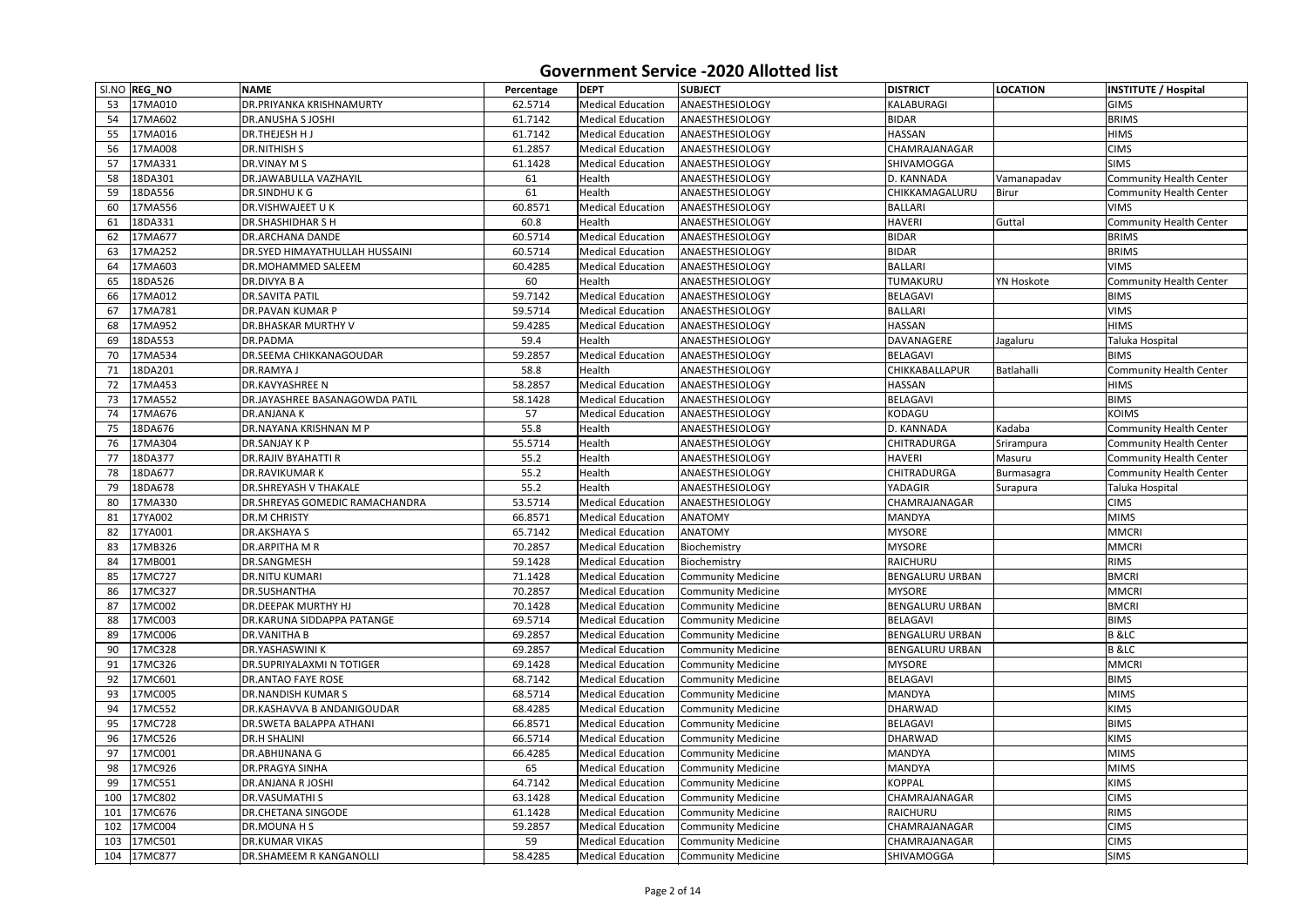|     | SI.NO REG_NO      | <b>NAME</b>                         | Percentage | <b>DEPT</b>              | <b>SUBJECT</b>            | <b>DISTRICT</b>        | <b>LOCATION</b>   | <b>INSTITUTE / Hospital</b> |
|-----|-------------------|-------------------------------------|------------|--------------------------|---------------------------|------------------------|-------------------|-----------------------------|
| 105 | 17MC876           | <b>DR.NITIN SURESH GAONKAR</b>      | 58         | <b>Medical Education</b> | <b>Community Medicine</b> | KODAGU                 |                   | <b>KOIMS</b>                |
| 106 | 17MC553           | <b>DR.ROOPAKALA N</b>               | 57.4285    | <b>Medical Education</b> | <b>Community Medicine</b> | RAICHURU               |                   | <b>RIMS</b>                 |
| 107 | 17MC477           | <b>DR.SANTHOSHKUMAR R NAIK</b>      | 57.4285    | <b>Medical Education</b> | <b>Community Medicine</b> | <b>KOPPAL</b>          |                   | <b>KIMS</b>                 |
| 108 | 17MC801           | <b>DR.SHAMBHULINGA KAMBALE</b>      | 55.7142    | <b>Medical Education</b> | <b>Community Medicine</b> | SHIVAMOGGA             |                   | <b>SIMS</b>                 |
| 109 | 17MC626           | <b>DR.MALLIAKEL STEFFI FRANCIS</b>  | 54.8571    | <b>Medical Education</b> | <b>Community Medicine</b> | CHAMRAJANAGAR          |                   | <b>CIMS</b>                 |
| 110 | 17MC376           | DR.SOWJANYA D                       | 53         | <b>Medical Education</b> | <b>Community Medicine</b> | <b>BALLARI</b>         |                   | <b>VIMS</b>                 |
| 111 | 17MC627           | <b>DR.POORNIMA BASAVRAJ KHOT</b>    | 51.1428    | <b>Medical Education</b> | <b>Community Medicine</b> | <b>KOPPAL</b>          |                   | <b>KIMS</b>                 |
| 112 | 17MD804           | <b>DR.SUMAN B S</b>                 | 74.2857    | <b>Medical Education</b> | Dermatology               | <b>SHIVAMOGGA</b>      |                   | <b>SIMS</b>                 |
| 113 | 17MD626           | <b>DR.GOUHARE AFSHAN</b>            | 69.2857    | <b>Medical Education</b> | Dermatology               | <b>BALLARI</b>         |                   | <b>VIMS</b>                 |
| 114 | 17MD526           | <b>DR.CHAITANYA N T</b>             | 68.5714    | <b>Medical Education</b> | Dermatology               | <b>BENGALURU URBAN</b> |                   | <b>BMCRI</b>                |
| 115 | 17MD926           | DR.KIRAN                            | 67         | <b>Medical Education</b> | Dermatology               | <b>MYSORE</b>          |                   | <b>MMCRI</b>                |
| 116 | 18DV531           | <b>DR.YASHODHA HV</b>               | 66.4       | Health                   | Dermatology               | <b>HAVERI</b>          |                   | <b>District Hospital</b>    |
| 117 | 17MD003           | <b>DR.PRERANA RAVI PRAKASH</b>      | 66         | <b>Medical Education</b> | Dermatology               | <b>MYSORE</b>          |                   | <b>MMCRI</b>                |
| 118 | 17MD802           | <b>DR.GAGANA B GOPAL</b>            | 65.7142    | <b>Medical Education</b> | Dermatology               | <b>MYSORE</b>          |                   | <b>MMCRI</b>                |
| 119 | 17MD004           | <b>DR.PRIYANKAK</b>                 | 65         | <b>Medical Education</b> | Dermatology               | <b>MANDYA</b>          |                   | <b>MIMS</b>                 |
| 120 | 17MD429           | <b>DR.MEGHASHREE G</b>              | 64.7142    | <b>Medical Education</b> | Dermatology               | <b>DHARWAD</b>         |                   | <b>KIMS</b>                 |
| 121 | 17MD002           | DR.HEERAR                           | 64         | <b>Medical Education</b> | Dermatology               | <b>DHARWAD</b>         |                   | <b>KIMS</b>                 |
| 122 | 17MD677           | <b>DR.REENU T GEORGE</b>            | 63.8571    | <b>Medical Education</b> | Dermatology               | <b>BALLARI</b>         |                   | <b>VIMS</b>                 |
| 123 | 17MD552           | <b>DR.NIYA KATH</b>                 | 63.5714    | <b>Medical Education</b> | Dermatology               | CHAMRAJANAGAR          |                   | <b>CIMS</b>                 |
| 124 | 17MD627           | <b>DR.SOUMYA G HEGDE</b>            | 63.5714    | <b>Medical Education</b> | Dermatology               | <b>GADAG</b>           |                   | <b>GIMS</b>                 |
| 125 | 18DV001           | DR.MOHAMMED SHAHID ANSARI           | 62.2       | Health                   | Dermatology               | <b>HAVERI</b>          | Savanuru          | <b>General Hospital</b>     |
| 126 | 18DV002           | <b>DR.SHISHIRAL</b>                 | 62         | Health                   | Dermatology               | <b>CHITRADURGA</b>     | Molakalmuru       | <b>General Hospital</b>     |
| 127 | 18DV177           | DR.SHIVAKUMAR                       | 62         | Health                   | Dermatology               | YADAGIR                |                   | <b>District Hospital</b>    |
| 128 | 17MD005           | <b>DR.SACHIN S</b>                  | 60         | <b>Medical Education</b> | Dermatology               | KALABURAGI             |                   | <b>GIMS</b>                 |
| 129 | 17YE010           | <b>DR.RUKMINI M PRABHU</b>          | 71.1428    | <b>Medical Education</b> | ENT                       | <b>BENGALURU URBAN</b> |                   | <b>BMCRI</b>                |
| 130 | DLH20160000143KTK | <b>ARCHITHA MENON P</b>             | 68.8571    | <b>Medical Education</b> | ENT                       | <b>BENGALURU URBAN</b> |                   | <b>BMCRI</b>                |
| 131 | 17YE005           | <b>DR.KARTIK IRAPPA PATIL</b>       | 68.2857    | <b>Medical Education</b> | ENT                       | <b>BENGALURU URBAN</b> |                   | <b>BMCRI</b>                |
| 132 | 18DL701           | <b>DR.ANAND KUMAR C</b>             | 66.6       | Health                   | <b>ENT</b>                | CHIKKABALLAPUR         |                   | <b>District Hospital</b>    |
| 133 | 17YE376           | <b>DR.ABHISHEK M</b>                | 66.5714    | <b>Medical Education</b> | ENT                       | <b>BENGALURU URBAN</b> |                   | <b>BMCRI</b>                |
| 134 | 17YE008           | <b>DR.ROOPA MALALI</b>              | 66.5714    | <b>Medical Education</b> | ENT                       | <b>BENGALURU URBAN</b> |                   | <b>BMCRI</b>                |
|     | 135 17YE804       | DR.YOGESH B N                       | 66.1428    | <b>Medical Education</b> | ENT                       | <b>BENGALURU URBAN</b> |                   | <b>BMCRI</b>                |
|     | 136 17YE555       | <b>DR.SURABHI RAJ</b>               | 66         | <b>Medical Education</b> | ENT                       | <b>MYSORE</b>          |                   | <b>MMCRI</b>                |
| 137 | 17YE004           | <b>DR.VIVEKANAND A</b>              | 65.7142    | <b>Medical Education</b> | ENT                       | <b>DHARWAD</b>         |                   | <b>KIMS</b>                 |
| 138 | 18DL376           | <b>DR.RAZIA SULTANA</b>             | 65.6       | Health                   | ENT                       | TUMAKURU               | Koratagere        | <b>General Hospital</b>     |
| 139 | 17YE680           | <b>DR.SHRUTHI MANOHAR KOUJALAGI</b> | 64.4285    | <b>Medical Education</b> | ENT                       | <b>DHARWAD</b>         |                   | <b>KIMS</b>                 |
| 140 | 17YE006           | DR.LYRA JOY                         | 64         | <b>Medical Education</b> | ENT                       | <b>DHARWAD</b>         |                   | <b>KIMS</b>                 |
| 141 | 17YE552           | DR.PRAJWAL S D                      | 64         | <b>Medical Education</b> | ENT                       | <b>MYSORE</b>          |                   | <b>MMCRI</b>                |
| 142 | 18DL327           | DR.VARNA RAVINDRAN M K              | 63.8       | Health                   | ENT                       | <b>CHITRADURGA</b>     | Hiriyur           | General Hospital            |
| 143 | 17YE554           | <b>DR.SHRIYA P BASTI</b>            | 63.7142    | <b>Medical Education</b> | ENT                       | <b>DHARWAD</b>         |                   | <b>KIMS</b>                 |
| 144 | 17YE002           | <b>DR.ASHWINI SHASTRY</b>           | 63         | <b>Medical Education</b> | ENT                       | MANDYA                 |                   | <b>MIMS</b>                 |
| 145 | 17YE803           | DR.LOKESH Y G                       | 62.5714    | <b>Medical Education</b> | ENT                       | <b>MYSORE</b>          |                   | <b>MMCRI</b>                |
| 146 | 18DL401           | <b>DR.SUNITA</b>                    | 62.2       | Health                   | ENT                       | VIJAYAPURA             | <b>B</b> Bagewadi | <b>General Hospital</b>     |
| 147 | 17YE007           | <b>DR.REKHAM</b>                    | 62         | <b>Medical Education</b> | ENT                       | RAICHURU               |                   | <b>RIMS</b>                 |
| 148 | 17YE009           | <b>DR.SHUBHI TYAGI</b>              | 61.7142    | <b>Medical Education</b> | ENT                       | <b>MYSORE</b>          |                   | <b>MMCRI</b>                |
| 149 | 17YE402           | <b>DR.MEGHANA P R</b>               | 61.4285    | <b>Medical Education</b> | ENT                       | <b>KARWAR</b>          |                   | <b>KIMS</b>                 |
| 150 | 17YE003           | <b>DR.BHANUPRAKASH P N</b>          | 60.7142    | <b>Medical Education</b> | ENT                       | CHAMRAJANAGAR          |                   | <b>CIMS</b>                 |
| 151 | 17YE726           | <b>DR.NATASHA S BYAHATTI</b>        | 60.7142    | <b>Medical Education</b> | ENT                       | <b>BELAGAVI</b>        |                   | <b>BIMS</b>                 |
|     | 152 16YE679       | <b>DR.MONISHAP</b>                  | 60.4285    | <b>Medical Education</b> | ENT                       | RAICHURU               |                   | <b>RIMS</b>                 |
| 153 | 18DL529           | <b>DR.POOJA J SHETTY</b>            | 60.4       | Health                   | ENT                       | <b>CHITRADURGA</b>     | Molakalmuru       | General Hospital            |
| 154 | 114277            | <b>NISHMA</b>                       | 60.1667    | <b>Medical Education</b> | ENT                       | <b>BELAGAVI</b>        |                   | <b>BIMS</b>                 |
| 155 | 18DL552           | <b>DR.K G GREESHMA</b>              | 60         | Health                   | ENT                       | <b>HAVERI</b>          |                   | General Hospital            |
|     | 156 17YE676       | <b>DR.APOORVAP</b>                  | 59.5714    | <b>Medical Education</b> | ENT                       | <b>BALLARI</b>         |                   | <b>VIMS</b>                 |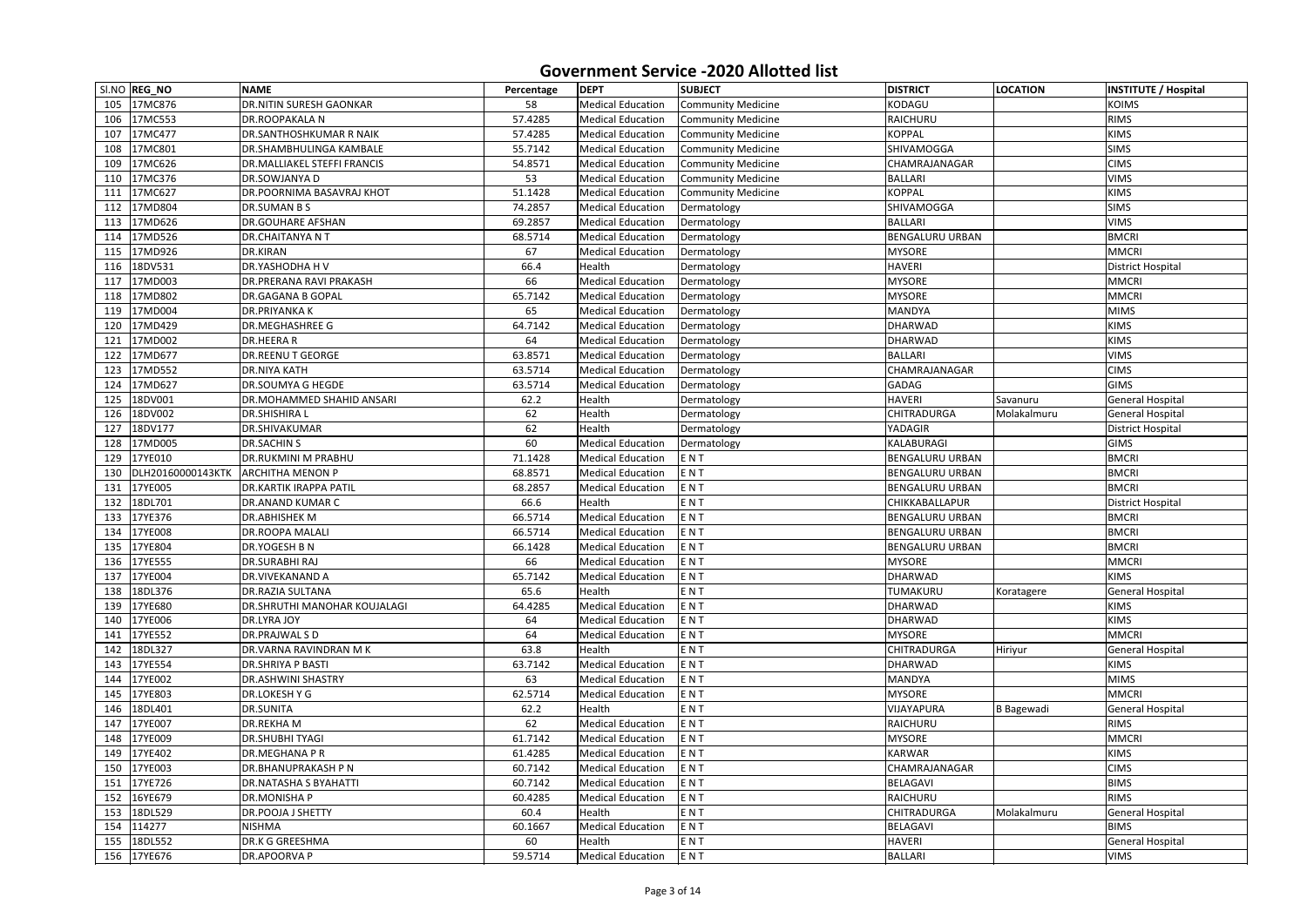|     | SI.NO REG_NO | <b>NAME</b>                          | Percentage | <b>DEPT</b>              | <b>SUBJECT</b>           | <b>DISTRICT</b>        | <b>LOCATION</b> | <b>INSTITUTE / Hospital</b> |
|-----|--------------|--------------------------------------|------------|--------------------------|--------------------------|------------------------|-----------------|-----------------------------|
|     | 157 18DL677  | <b>DR.PALLAVI HK</b>                 | 59.4       | Health                   | ENT                      | <b>HAVERI</b>          | Savanuru        | <b>General Hospital</b>     |
| 158 | 17YE778      | <b>DR.SWETHA SHANKAR</b>             | 59         | <b>Medical Education</b> | ENT                      | <b>BALLARI</b>         |                 | <b>VIMS</b>                 |
| 159 | 18DL526      | DR.BASAVARAJ                         | 58.6       | Health                   | ENT                      | VIJAYAPURA             | Muddebihal      | <b>General Hospital</b>     |
| 160 | 18DL476      | <b>DR.N APOORVA</b>                  | 58.6       | Health                   | <b>ENT</b>               | <b>BAGALAKOTE</b>      | Bilagi          | General Hospital            |
| 161 | 17YE553      | <b>DR.RANJANA D TELKAR</b>           | 55.2857    | <b>Medical Education</b> | ENT                      | KALABURAGI             |                 | <b>GIMS</b>                 |
| 162 | 17YE426      | <b>DR.MANGALA G NAIKAR</b>           | 55.1428    | <b>Medical Education</b> | ENT                      | <b>BALLARI</b>         |                 | <b>VIMS</b>                 |
| 163 | 18DL678      | <b>DR.SONU S RATHOD</b>              | 55         | Health                   | ENT                      | DAVANAGERE             | Jagaluru        | <b>General Hospital</b>     |
| 164 | 18DL679      | <b>DR.VIJAYALAXMI B MALIPATIL</b>    | 55         | Health                   | <b>ENT</b>               | VIJAYAPURA             | Indi            | <b>General Hospital</b>     |
| 165 | 17YE677      | <b>DR.AVINASH PADMASHALI</b>         | 54.7142    | <b>Medical Education</b> | ENT                      | <b>BALLARI</b>         |                 | <b>VIMS</b>                 |
| 166 | 17YE176      | <b>DR.BALPREET SINGH JULKA</b>       | 54.7142    | <b>Medical Education</b> | <b>ENT</b>               | RAICHURU               |                 | <b>RIMS</b>                 |
| 167 | 17MF001      | <b>DR.KAREN HARSHITHA</b>            | 70.2857    | <b>Medical Education</b> | Forensic Medicine        | CHAMRAJANAGAR          |                 | <b>CIMS</b>                 |
| 168 | 17MF926      | <b>DR.SHRUTI N MALAGAR</b>           | 60.8571    | <b>Medical Education</b> | <b>Forensic Medicine</b> | SHIVAMOGGA             |                 | <b>SIMS</b>                 |
| 169 | 17MG020      | <b>DR.MANJULA J</b>                  | 73.2857    | <b>Medical Education</b> | <b>General Medicine</b>  | <b>BENGALURU URBAN</b> |                 | <b>BMCRI</b>                |
| 170 | 17MG003      | DR.AISHHWARRYA UMESHCHANDARA G       | 71         | <b>Medical Education</b> | <b>General Medicine</b>  | <b>BENGALURU URBAN</b> |                 | <b>BMCRI</b>                |
| 171 | 17MG010      | <b>DR.DEVAMSH G N</b>                | 71         | <b>Medical Education</b> | <b>General Medicine</b>  | <b>BENGALURU URBAN</b> |                 | <b>BMCRI</b>                |
| 172 | 17MG808      | <b>DR.SINI RAJAN</b>                 | 69.4285    | <b>Medical Education</b> | <b>General Medicine</b>  | <b>MANDYA</b>          |                 | <b>MIMS</b>                 |
| 173 | 17MG022      | <b>DR.MEGHANA BS</b>                 | 68.5714    | <b>Medical Education</b> | <b>General Medicine</b>  | <b>BENGALURU URBAN</b> |                 | <b>BMCRI</b>                |
| 174 | 17MG019      | <b>DR.MANASA G</b>                   | 68.4285    | <b>Medical Education</b> | <b>General Medicine</b>  | <b>BENGALURU URBAN</b> |                 | <b>BMCRI</b>                |
| 175 | 17MG731      | <b>DR.PREETHI R GANDHI</b>           | 68.4285    | <b>Medical Education</b> | General Medicine         | <b>BENGALURU URBAN</b> |                 | <b>B</b> & LC               |
| 176 | 17MG006      | <b>DR.ARCHITA R</b>                  | 67.8571    | <b>Medical Education</b> | <b>General Medicine</b>  | <b>BENGALURU URBAN</b> |                 | <b>B</b> &LC                |
| 177 | 17MG023      | DR.MOHAN C N                         | 67.8571    | <b>Medical Education</b> | <b>General Medicine</b>  | <b>BENGALURU URBAN</b> |                 | <b>B</b> &LC                |
| 178 | 17MG028      | <b>DR.SNEHA</b>                      | 67.8571    | <b>Medical Education</b> | <b>General Medicine</b>  | <b>DHARWAD</b>         |                 | <b>KIMS</b>                 |
| 179 | 17MG017      | <b>DR.MADHUG</b>                     | 66.8571    | <b>Medical Education</b> | <b>General Medicine</b>  | <b>HASSAN</b>          |                 | <b>HIMS</b>                 |
| 180 | 17MG340      | <b>DR.SRIDHARS</b>                   | 66.8571    | <b>Medical Education</b> | <b>General Medicine</b>  | <b>MYSORE</b>          |                 | <b>MMCRI</b>                |
| 181 | 17MG327      | <b>DR.ARUN S</b>                     | 66.4285    | <b>Medical Education</b> | <b>General Medicine</b>  | <b>MYSORE</b>          |                 | <b>MMCRI</b>                |
| 182 | 17MG021      | <b>DR.MANJUSHREE MOHAN</b>           | 66.4285    | <b>Medical Education</b> | <b>General Medicine</b>  | <b>BENGALURU URBAN</b> |                 | <b>B</b> & LC               |
| 183 | 17MG338      | DR.SANJANA J M                       | 66.2857    | <b>Medical Education</b> | <b>General Medicine</b>  | <b>MYSORE</b>          |                 | <b>MMCRI</b>                |
| 184 | 17MG013      | <b>DR.HARSHA V PATEL</b>             | 66         | <b>Medical Education</b> | General Medicine         | <b>BENGALURU URBAN</b> |                 | <b>RGICD</b>                |
| 185 | 17MG007      | <b>DR.BALAKRISHNA TELI</b>           | 65.8571    | <b>Medical Education</b> | <b>General Medicine</b>  | <b>DHARWAD</b>         |                 | <b>KIMS</b>                 |
| 186 | 17MG781      | <b>DR.NAGARAJ H</b>                  | 65.8571    | Health                   | <b>General Medicine</b>  | <b>UDUPI</b>           |                 | <b>District Hospital</b>    |
|     | 187 17MG025  | <b>DR.RASHMIS</b>                    | 65.7142    | <b>Medical Education</b> | General Medicine         | <b>BENGALURU URBAN</b> |                 | <b>RGICD</b>                |
|     | 188 17MG339  | <b>DR.SARAH CHERIAN</b>              | 65.7142    | <b>Medical Education</b> | General Medicine         | <b>MYSORE</b>          |                 | <b>MMCRI</b>                |
| 189 | 17MG002      | <b>DR.ABHILASH K</b>                 | 65.5714    | <b>Medical Education</b> | General Medicine         | <b>RAICHURU</b>        |                 | <b>RIMS</b>                 |
| 190 | 17MG011      | <b>DR.DEVAPRIYA REJEEV</b>           | 65.5714    | <b>Medical Education</b> | <b>General Medicine</b>  | <b>BENGALURU URBAN</b> |                 | <b>RGICD</b>                |
| 191 | 17MG533      | <b>DR.NANDEESH H</b>                 | 65.2857    | <b>Medical Education</b> | General Medicine         | <b>GADAG</b>           |                 | <b>GIMS</b>                 |
| 192 | 17MG008      | <b>DR.CHAITRAKR</b>                  | 65.1428    | <b>Medical Education</b> | <b>General Medicine</b>  | <b>BENGALURU URBAN</b> |                 | <b>RGICD</b>                |
| 193 | 17MG530      | <b>DR.APARNABHAVANI R PARVATIKAR</b> | 64.8571    | <b>Medical Education</b> | General Medicine         | <b>BELAGAVI</b>        |                 | <b>BIMS</b>                 |
| 194 | 17MG005      | <b>DR.ANUGRAHA DURAIRAJ</b>          | 64.4285    | <b>Medical Education</b> | General Medicine         | <b>HASSAN</b>          |                 | <b>HIMS</b>                 |
| 195 | 17MG335      | <b>DR.NAVEEN KUMAR HOSALLI</b>       | 64.4285    | <b>Medical Education</b> | <b>General Medicine</b>  | <b>DHARWAD</b>         |                 | <b>KIMS</b>                 |
| 196 | 17MG334      | DR.MANASA SV                         | 64.1428    | <b>Medical Education</b> | General Medicine         | <b>DHARWAD</b>         |                 | <b>KIMS</b>                 |
| 197 | 17MG176      | <b>DR.ANIRUDH MASLEKAR</b>           | 64         | <b>Medical Education</b> | General Medicine         | <b>HASSAN</b>          |                 | <b>HIMS</b>                 |
| 198 | 17MG031      | <b>DR. VENKATAKRISHNA BHAT S</b>     | 64         | <b>Medical Education</b> | General Medicine         | KODAGU                 |                 | <b>KOIMS</b>                |
| 199 | 17MG326      | <b>DR.AKASH J</b>                    | 63.8571    | <b>Medical Education</b> | General Medicine         | SHIVAMOGGA             |                 | <b>SIMS</b>                 |
| 200 | 17MG807      | <b>DR.SHARVANIS</b>                  | 63.1428    | <b>Medical Education</b> | General Medicine         | KODAGU                 |                 | <b>KOIMS</b>                |
| 201 | 17MG809      | <b>DR.SUCHARITHA MV</b>              | 63.1428    | <b>Medical Education</b> | General Medicine         | <b>HASSAN</b>          |                 | <b>HIMS</b>                 |
| 202 | 17MG027      | <b>DR.SHASHIDHAR</b>                 | 63         | <b>Medical Education</b> | General Medicine         | SHIVAMOGGA             |                 | <b>SIMS</b>                 |
| 203 | 17MG336      | <b>DR.RACHANA KISHORE UBRANGALA</b>  | 62.7142    | <b>Medical Education</b> | <b>General Medicine</b>  | <b>BALLARI</b>         |                 | <b>VIMS</b>                 |
| 204 | 17MG528      | <b>DR.ANUPAMA V KUBTHAL</b>          | 62.5714    | <b>Medical Education</b> | General Medicine         | <b>GADAG</b>           |                 | <b>GIMS</b>                 |
| 205 | 17MG328      | <b>DR.ASHITHA B</b>                  | 62.2857    | <b>Medical Education</b> | <b>General Medicine</b>  | <b>BELAGAVI</b>        |                 | <b>BIMS</b>                 |
| 206 | 17MG024      | <b>DR.NAVEEN KUMAR R A</b>           | 62.2857    | <b>Medical Education</b> | General Medicine         | SHIVAMOGGA             |                 | <b>SIMS</b>                 |
| 207 | 170206008    | THEJUS.B                             | 62.1429    | <b>Medical Education</b> | <b>General Medicine</b>  | <b>BALLARI</b>         |                 | <b>VIMS</b>                 |
| 208 | 17MG001      | DR.CHANDANA V                        | 62.1428    | <b>Medical Education</b> | General Medicine         | SHIVAMOGGA             |                 | <b>SIMS</b>                 |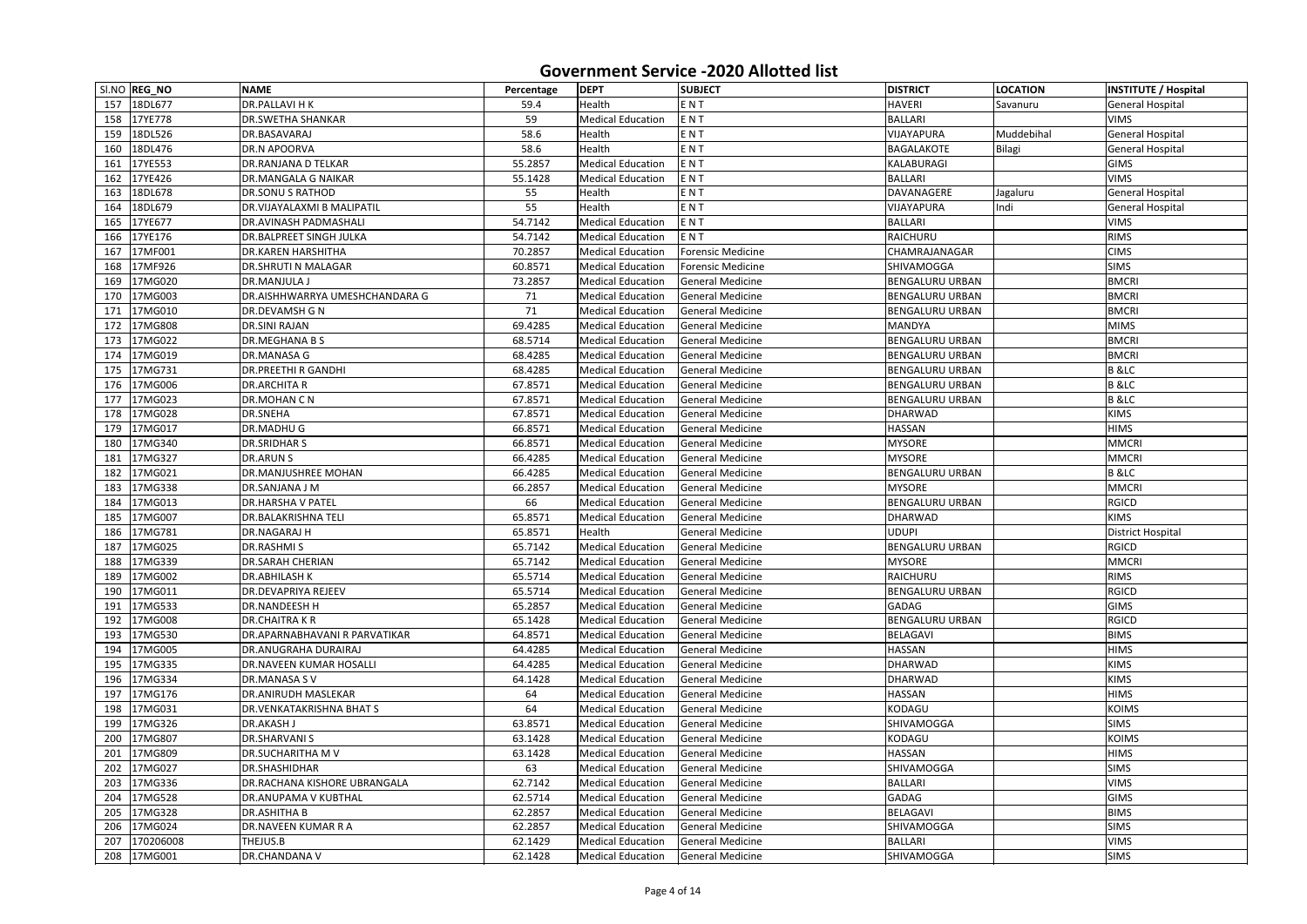|     | SI.NO REG_NO | <b>NAME</b>                               | Percentage | <b>DEPT</b>              | <b>SUBJECT</b>          | <b>DISTRICT</b>        | <b>LOCATION</b>     | <b>INSTITUTE / Hospital</b> |
|-----|--------------|-------------------------------------------|------------|--------------------------|-------------------------|------------------------|---------------------|-----------------------------|
|     | 209 17MG540  | <b>DR.UDAY N A</b>                        | 61.8571    | Health                   | <b>General Medicine</b> | <b>HAVERI</b>          | Shigagaon           | <b>General Hospital</b>     |
|     | 210 17MG029  | <b>DR.SURAJ S HEGDE</b>                   | 61.7142    | Health                   | <b>General Medicine</b> | D. KANNADA             | Putturu             | <b>General Hospital</b>     |
| 211 | 17MG332      | DR.MAHAMMADILIYAS JALAGERI                | 61.4285    | Health                   | <b>General Medicine</b> | VIJAYAPURA             | Sindhagi            | <b>General Hospital</b>     |
| 212 | 17MG302      | <b>DR.B L AVINASH</b>                     | 61.2857    | <b>Medical Education</b> | <b>General Medicine</b> | <b>SHIVAMOGGA</b>      |                     | <b>SIMS</b>                 |
| 213 | 105747       | <b>KUSHAL TARAPUR</b>                     | 61.2857    | <b>Medical Education</b> | <b>General Medicine</b> | SHIVAMOGGA             |                     | <b>SIMS</b>                 |
| 214 | 170106020    | <b>AKSHAY KUMAR</b>                       | 61.1429    | <b>Medical Education</b> | <b>General Medicine</b> | <b>BELAGAVI</b>        |                     | <b>BIMS</b>                 |
| 215 | 17MG803      | <b>DR.PAVITHRAK</b>                       | 61.1428    | <b>Medical Education</b> | <b>General Medicine</b> | KODAGU                 |                     | <b>KOIMS</b>                |
| 216 | 17MG810      | DR.VARSHARANI BALAKRISHNA MAIGUR          | 61.1428    | <b>Medical Education</b> | <b>General Medicine</b> | CHAMRAJANAGAR          |                     | <b>CIMS</b>                 |
| 217 | 17MG551      | <b>DR.AKSHATHAK</b>                       | 61         | <b>Medical Education</b> | <b>General Medicine</b> | <b>BELAGAVI</b>        |                     | <b>BIMS</b>                 |
| 218 | 17MG330      | <b>DR.GEETHAN</b>                         | 61         | Health                   | <b>General Medicine</b> | <b>KOLARA</b>          | Maluru              | <b>General Hospital</b>     |
| 219 | 17MG329      | <b>DR.ASIYA ZEBA</b>                      | 60.8571    | <b>Medical Education</b> | <b>General Medicine</b> | KALABURAGI             |                     | <b>GIMS</b>                 |
| 220 | 17MG751      | <b>DR.CHETAN S R</b>                      | 60.8571    | <b>Medical Education</b> | <b>General Medicine</b> | <b>BALLARI</b>         |                     | <b>VIMS</b>                 |
| 221 | 17MG727      | <b>DR.GURURAJ V GUNDA</b>                 | 60.7142    | <b>Medical Education</b> | <b>General Medicine</b> | <b>BALLARI</b>         |                     | <b>VIMS</b>                 |
| 222 | 17MG451      | <b>DR.HARSHITHANJ</b>                     | 60.4285    | Health                   | <b>General Medicine</b> | CHIKKAMAGALURU         |                     | <b>District Hospital</b>    |
| 223 | 17MG331      | <b>DR.KEERTHIRAJ D B</b>                  | 60.4285    | <b>Medical Education</b> | <b>General Medicine</b> | KODAGU                 |                     | <b>KOIMS</b>                |
| 224 | 17MG811      | DR.YOGEESHWARAIAH K M                     | 60.4285    | <b>Medical Education</b> | <b>General Medicine</b> | KALABURAGI             |                     | <b>GIMS</b>                 |
| 225 | 17MG553      | DR.CHETAN K GANTEPPANAVAR                 | 60.2857    | <b>Medical Education</b> | <b>General Medicine</b> | <b>KOPPAL</b>          |                     | <b>KIMS</b>                 |
| 226 | 17MG805      | <b>DR.RESHMA RAHIL</b>                    | 60.1428    | <b>Medical Education</b> | <b>General Medicine</b> | <b>CHAMRAJANAGAR</b>   |                     | <b>CIMS</b>                 |
| 227 | 17MG014      | <b>DR.HRISHIKESH S</b>                    | 59.4285    | <b>Medical Education</b> | General Medicine        | <b>CHAMRAJANAGAR</b>   |                     | <b>CIMS</b>                 |
| 228 | 17MG657      | DR.YUVARAJKUMAR AKKAPPA YADRAVI           | 59.1428    | <b>Medical Education</b> | <b>General Medicine</b> | <b>KARWAR</b>          |                     | <b>KIMS</b>                 |
| 229 | 17MG679      | <b>DR.PRAVEEN P</b>                       | 58.8571    | <b>Medical Education</b> | <b>General Medicine</b> | RAICHURU               |                     | <b>RIMS</b>                 |
| 230 | 17MG341      | <b>DR.TEJASWINI K</b>                     | 58.8571    | <b>Medical Education</b> | <b>General Medicine</b> | CHAMRAJANAGAR          |                     | <b>CIMS</b>                 |
| 231 | 17MG678      | <b>DR.KAVYA B KHODANPUR</b>               | 58.7142    | <b>Medical Education</b> | <b>General Medicine</b> | RAICHURU               |                     | <b>RIMS</b>                 |
| 232 | 17MG681      | <b>DR.VARUN VENKAT RAGHAVAN M S</b>       | 58.7142    | <b>Medical Education</b> | <b>General Medicine</b> | KALABURAGI             |                     | <b>GIMS</b>                 |
| 233 | 17MG501      | <b>DR.BHARATH LAXMAN SHET</b>             | 57.1428    | <b>Medical Education</b> | <b>General Medicine</b> | <b>KARWAR</b>          |                     | <b>KIMS</b>                 |
| 234 | 17MG306      | DR.MALLIKARJUN                            | 57         | <b>Medical Education</b> | <b>General Medicine</b> | KALABURAGI             |                     | <b>GIMS</b>                 |
| 235 | 17MG557      | <b>DR.MAMATARANI</b>                      | 56.8571    | <b>Medical Education</b> | <b>General Medicine</b> | <b>BIDAR</b>           |                     | <b>BRIMS</b>                |
| 236 | 17MG559      | <b>DR.NISHCHIT KN</b>                     | 56.8571    | <b>Medical Education</b> | <b>General Medicine</b> | <b>KARWAR</b>          |                     | <b>KIMS</b>                 |
| 237 | 17MG561      | <b>DR.SALMAN M BEIG</b>                   | 56.5714    | <b>Medical Education</b> | <b>General Medicine</b> | <b>KARWAR</b>          |                     | <b>KIMS</b>                 |
| 238 | 17MG682      | <b>DR.VENKATESH R KULKARNI</b>            | 56.4285    | <b>Medical Education</b> | <b>General Medicine</b> | RAICHURU               |                     | <b>RIMS</b>                 |
|     | 239 17MG009  | <b>DR.CHETAN H</b>                        | 55.8571    | Health                   | <b>General Medicine</b> | <b>BENGALURU RURAL</b> | Vijayapura          | Community Health Center     |
|     | 240 17MG556  | <b>DR.KIRAN UMESH REVANKAR</b>            | 55.8571    | <b>Medical Education</b> | General Medicine        | <b>KOPPAL</b>          |                     | <b>KIMS</b>                 |
|     | 241 17MG651  | <b>DR.HARI PRASAD S</b>                   | 55.7142    | Health                   | <b>General Medicine</b> | CHIKKAMAGALURU         | Kaduru              | <b>General Hospital</b>     |
| 242 | 17MG680      | DR.TANVEER AHMED T M                      | 55.5714    | <b>Medical Education</b> | <b>General Medicine</b> | <b>KOPPAL</b>          |                     | <b>KIMS</b>                 |
| 243 | 17MG565      | DR.VINAL J SHAH                           | 55.2857    | <b>Medical Education</b> | <b>General Medicine</b> | <b>KOPPAL</b>          |                     | <b>KIMS</b>                 |
| 244 | 17MG676      | <b>DR.DADEGAL VINAY R</b>                 | 55.1428    | <b>Medical Education</b> | <b>General Medicine</b> | <b>BIDAR</b>           |                     | <b>BRIMS</b>                |
| 245 | 17MG558      | <b>DR.NIRANJAN M</b>                      | 54.8571    | Health                   | <b>General Medicine</b> | CHIKKABALLAPUR         | Shidlaghatta        | <b>General Hospital</b>     |
| 246 | 17MG303      | DR.CH MONICA LAKSHMI PRIYANKA             | 54.7142    | <b>Medical Education</b> | <b>General Medicine</b> | <b>BIDAR</b>           |                     | <b>BRIMS</b>                |
| 247 | 17MG252      | <b>DR.SHRUTHI H</b>                       | 54.7142    | <b>Medical Education</b> | <b>General Medicine</b> | <b>BIDAR</b>           |                     | <b>BRIMS</b>                |
| 248 | 17MG552      | <b>DR.ANUSHASJ</b>                        | 54.4285    | Health                   | <b>General Medicine</b> | <b>TUMAKURU</b>        | Chikkanayakanahalli | <b>General Hospital</b>     |
| 249 | 17MG563      | DR.SUMANT JAYADEV BALAGANDI               | 54.1428    | Health                   | <b>General Medicine</b> | DAVANAGERE             | Jagaluru            | <b>General Hospital</b>     |
| 250 | 17MG202      | <b>DR.ASRAR AHMED</b>                     | 53.7142    | Health                   | <b>General Medicine</b> | <b>KOLARA</b>          | Srinivaspura        | <b>General Hospital</b>     |
| 251 | 17MG677      | <b>DR.K BHEEMASHANKAR</b>                 | 53.7142    | Health                   | General Medicine        | VIJAYAPURA             | <b>B</b> Bagewadi   | <b>General Hospital</b>     |
| 252 | 17MG560      | <b>DR.RAHUL S BELAVI</b>                  | 53.5714    | Health                   | <b>General Medicine</b> | <b>BAGALAKOTE</b>      | Hunagunda           | <b>General Hospital</b>     |
| 253 | 17MG562      | <b>DR.SHRIDEVI R HIREHANAMANTAGOU DAR</b> | 53.2857    | Health                   | <b>General Medicine</b> | <b>HAVERI</b>          | Savanuru            | <b>General Hospital</b>     |
| 254 | 17YG780      | <b>DR.SAMREEN JAFFAR</b>                  | 72.7142    | Health                   | <b>General Surgery</b>  | D. KANNADA             |                     | <b>District Hospital</b>    |
| 255 | 17YG601      | DR.DEEPAK G                               | 67.2857    | <b>Medical Education</b> | <b>General Surgery</b>  | <b>BENGALURU URBAN</b> |                     | <b>BMCRI</b>                |
| 256 | 17YG331      | <b>DR.CHANDANA SRIS</b>                   | 66.8571    | <b>Medical Education</b> | <b>General Surgery</b>  | <b>MYSORE</b>          |                     | <b>MMCRI</b>                |
| 257 | 17YG002      | <b>DR.AKHILA NT</b>                       | 66.5714    | <b>Medical Education</b> | <b>General Surgery</b>  | <b>BENGALURU URBAN</b> |                     | <b>BMCRI</b>                |
|     | 258 17YG015  | <b>DR.PAVITHRA UMASHANKAR</b>             | 65.7142    | <b>Medical Education</b> | <b>General Surgery</b>  | <b>BENGALURU URBAN</b> |                     | <b>BMCRI</b>                |
| 259 | 17YG652      | <b>DR.SHILPASHREE CS</b>                  | 64.4285    | <b>Medical Education</b> | <b>General Surgery</b>  | <b>MANDYA</b>          |                     | <b>MIMS</b>                 |
|     | 260 17YG562  | <b>DR.S ABINAYA</b>                       | 64.2857    | <b>Medical Education</b> | <b>General Surgery</b>  | <b>BENGALURU URBAN</b> |                     | <b>BMCRI</b>                |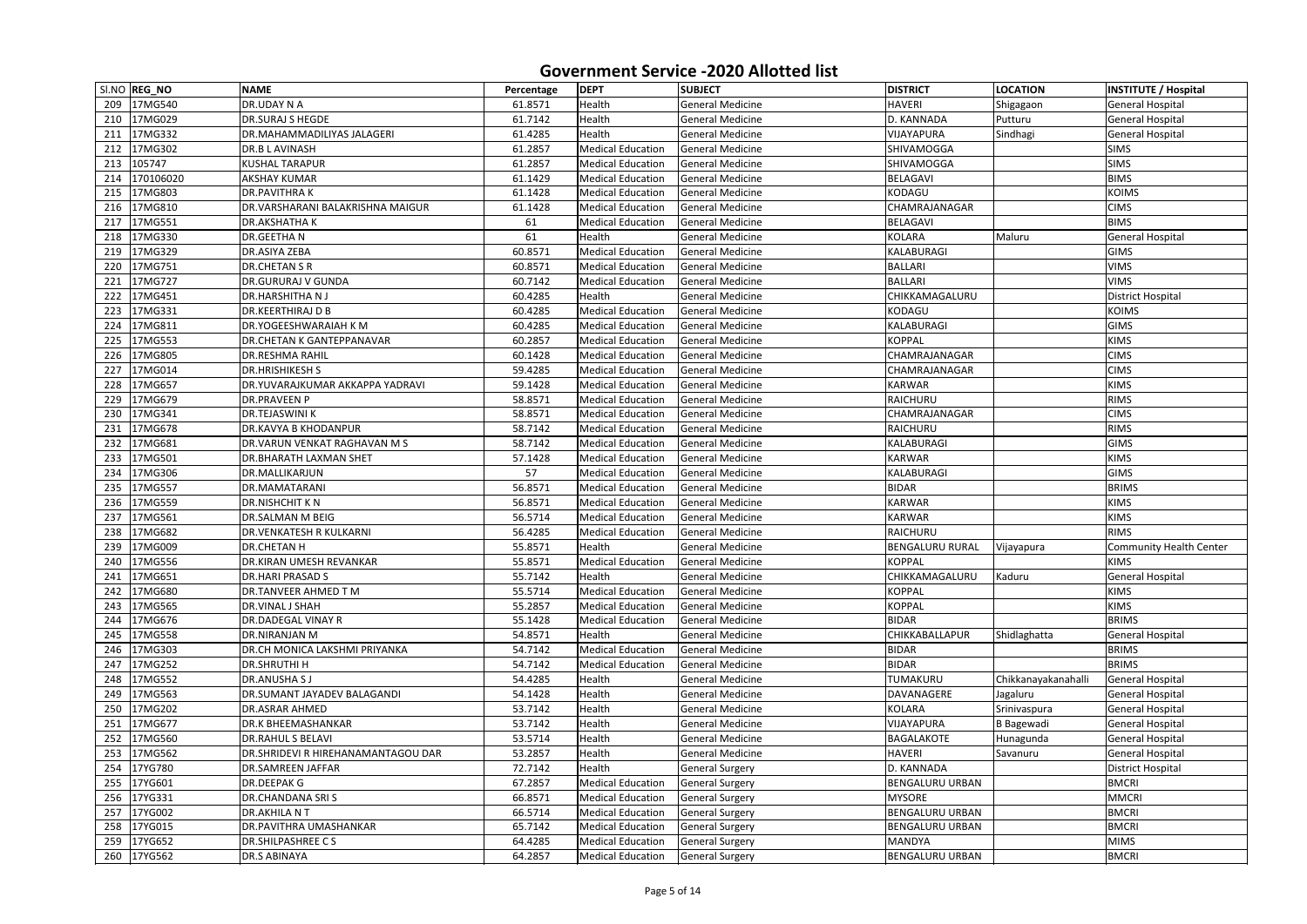|     | SI.NO REG_NO | <b>NAME</b>                          | Percentage | <b>DEPT</b>              | <b>SUBJECT</b>         | <b>DISTRICT</b>        | <b>LOCATION</b> | <b>INSTITUTE / Hospital</b> |
|-----|--------------|--------------------------------------|------------|--------------------------|------------------------|------------------------|-----------------|-----------------------------|
| 261 | 17YG024      | DR.VH ASHWATH VENKATARAMANA          | 64.1428    | <b>Medical Education</b> | <b>General Surgery</b> | <b>MYSORE</b>          |                 | <b>MMCRI</b>                |
| 262 | 17YG327      | DR.ARUNDATI RAMDAS RAIKAR            | 64         | <b>Medical Education</b> | <b>General Surgery</b> | <b>MYSORE</b>          |                 | <b>MMCRI</b>                |
| 263 | 117180       | <b>MOHIT GUPTA</b>                   | 63.8571    | Health                   | <b>General Surgery</b> | DAVANAGERE             |                 | <b>District Hospital</b>    |
| 264 | 17YG535      | <b>DR.RAKSHITH G R</b>               | 63.7142    | <b>Medical Education</b> | <b>General Surgery</b> | SHIVAMOGGA             |                 | <b>SIMS</b>                 |
| 265 | 17YG021      | <b>DR.SACHIN</b>                     | 63.7142    | <b>Medical Education</b> | <b>General Surgery</b> | <b>BENGALURU URBAN</b> |                 | <b>BMCRI</b>                |
| 266 | 17YG329      | <b>DR.BHARATH GR</b>                 | 63.4285    | <b>Medical Education</b> | <b>General Surgery</b> | <b>MYSORE</b>          |                 | <b>MMCRI</b>                |
| 267 | 17YG011      | DR.JAGARLAMUDI TEJASWI RANGANAYAKULU | 63.4285    | <b>Medical Education</b> | <b>General Surgery</b> | <b>MYSORE</b>          |                 | <b>MMCRI</b>                |
| 268 | 17YG336      | <b>DR.MADHUSUDHAN K</b>              | 63.4285    | <b>Medical Education</b> | <b>General Surgery</b> | <b>MYSORE</b>          |                 | <b>MMCRI</b>                |
| 269 | 17YG019      | DR.RAMYA M V                         | 63.4285    | <b>Medical Education</b> | <b>General Surgery</b> | MANDYA                 |                 | <b>MIMS</b>                 |
| 270 | 17YG561      | <b>DR.RASHMI MANI</b>                | 63.4285    | <b>Medical Education</b> | <b>General Surgery</b> | <b>SHIVAMOGGA</b>      |                 | <b>SIMS</b>                 |
| 271 | 17YG378      | <b>DR.SARAH INAYATH</b>              | 63.1428    | Health                   | <b>General Surgery</b> | <b>BENGALURU RURAL</b> | Devanahalli     | <b>General Hospital</b>     |
| 272 | 17YG326      | <b>DR.ARCHA KILIKAR</b>              | 63         | <b>Medical Education</b> | <b>General Surgery</b> | <b>MYSORE</b>          |                 | <b>MMCRI</b>                |
| 273 | 17YG734      | DR.VIDYASHRI HANAMANTHAPPA           | 63         | <b>Medical Education</b> | <b>General Surgery</b> | <b>MYSORE</b>          |                 | <b>MMCRI</b>                |
| 274 | 17YG343      | <b>DR.VIDYADISH S BAGALKOT</b>       | 62.8571    | <b>Medical Education</b> | <b>General Surgery</b> | <b>MYSORE</b>          |                 | <b>MMCRI</b>                |
| 275 | 17YG027      | <b>DR.VINAY S</b>                    | 62.7142    | <b>Medical Education</b> | <b>General Surgery</b> | <b>MYSORE</b>          |                 | <b>MMCRI</b>                |
| 276 | 17YG026      | <b>DR.VINAY KUMAR S</b>              | 62.5714    | <b>Medical Education</b> | <b>General Surgery</b> | <b>DHARWAD</b>         |                 | <b>KIMS</b>                 |
| 277 | 17YG682      | <b>DR.VINAYAKA</b>                   | 62.5714    | <b>Medical Education</b> | <b>General Surgery</b> | <b>KOPPAL</b>          |                 | <b>KIMS</b>                 |
| 278 | 17YG337      | <b>DR.MANOJKUMAR P</b>               | 62.4285    | <b>Medical Education</b> | <b>General Surgery</b> | CHAMRAJANAGAR          |                 | <b>CIMS</b>                 |
| 279 | 17YG330      | <b>DR.BHARATH KUMAR K H</b>          | 62         | <b>Medical Education</b> | <b>General Surgery</b> | <b>SHIVAMOGGA</b>      |                 | <b>SIMS</b>                 |
| 280 | 17M03207     | DR. HAREESH H D                      | 61.7143    | <b>Medical Education</b> | <b>General Surgery</b> | SHIVAMOGGA             |                 | <b>SIMS</b>                 |
| 281 | 17YG430      | <b>DR.SRIRANJANI K S</b>             | 61.7142    | <b>Medical Education</b> | <b>General Surgery</b> | <b>MANDYA</b>          |                 | <b>MIMS</b>                 |
| 282 | 17YG328      | DR.AVINASH TR                        | 61.5714    | <b>Medical Education</b> | <b>General Surgery</b> | <b>MANDYA</b>          |                 | <b>MIMS</b>                 |
| 283 | 17YG009      | <b>DR.G MONISHA</b>                  | 61.5714    | <b>Medical Education</b> | <b>General Surgery</b> | CHAMRAJANAGAR          |                 | <b>CIMS</b>                 |
| 284 | 17YG478      | <b>DR.VARSHARK</b>                   | 61.5714    | <b>Medical Education</b> | <b>General Surgery</b> | <b>DHARWAD</b>         |                 | <b>KIMS</b>                 |
| 285 | 17YG602      | DR.VIVEKANAND                        | 61.5714    | <b>Medical Education</b> | <b>General Surgery</b> | <b>BALLARI</b>         |                 | <b>VIMS</b>                 |
| 286 | 17YG345      | <b>DR.NITHYASHREE KN</b>             | 61.4285    | <b>Medical Education</b> | <b>General Surgery</b> | SHIVAMOGGA             |                 | <b>SIMS</b>                 |
| 287 | 17YG010      | <b>DR.HARSHITHA RANI H M</b>         | 61.2857    | <b>Medical Education</b> | <b>General Surgery</b> | <b>SHIVAMOGGA</b>      |                 | <b>SIMS</b>                 |
| 288 | 17YG501      | <b>DR.K SPHURTI KAMATH</b>           | 61.2857    | <b>Medical Education</b> | <b>General Surgery</b> | BELAGAVI               |                 | <b>BIMS</b>                 |
| 289 | 17YG553      | <b>DR.ADIL MOHAMED</b>               | 61.1428    | <b>Medical Education</b> | <b>General Surgery</b> | <b>SHIVAMOGGA</b>      |                 | <b>SIMS</b>                 |
| 290 | 17YG564      | <b>DR.SRILAKSHMIN</b>                | 61         | <b>Medical Education</b> | <b>General Surgery</b> | <b>DHARWAD</b>         |                 | <b>KIMS</b>                 |
|     | 291 17YG653  | <b>DR.SUMEET KUMARSP</b>             | 61         | <b>Medical Education</b> | <b>General Surgery</b> | <b>DHARWAD</b>         |                 | <b>KIMS</b>                 |
|     | 292 17YG701  | <b>DR.ADITYA J MISE</b>              | 60.8571    | <b>Medical Education</b> | <b>General Surgery</b> | <b>KALABURAGI</b>      |                 | <b>GIMS</b>                 |
| 293 | 17YG012      | <b>DR.K A HUSSAIN ARISH</b>          | 60.7142    | <b>Medical Education</b> | <b>General Surgery</b> | KALABURAGI             |                 | <b>GIMS</b>                 |
| 294 | 17YG536      | <b>DR.RAVIKIRAN HV</b>               | 60.7142    | <b>Medical Education</b> | <b>General Surgery</b> | <b>BALLARI</b>         |                 | <b>VIMS</b>                 |
| 295 | 17YG007      | <b>DR.DARSHAN S G</b>                | 60.4285    | <b>Medical Education</b> | <b>General Surgery</b> | <b>DHARWAD</b>         |                 | <b>KIMS</b>                 |
| 296 | 17YG333      | <b>DR.GANASHYAM K R</b>              | 60.4285    | <b>Medical Education</b> | <b>General Surgery</b> | <b>DHARWAD</b>         |                 | <b>KIMS</b>                 |
| 297 | 17YG181      | <b>DR.MEERAK</b>                     | 60.4285    | <b>Medical Education</b> | <b>General Surgery</b> | <b>BALLARI</b>         |                 | <b>VIMS</b>                 |
| 298 | 17YG340      | <b>DR.SANTHOSH KUMAR RAJPUT K</b>    | 60.2857    | <b>Medical Education</b> | <b>General Surgery</b> | <b>DHARWAD</b>         |                 | <b>KIMS</b>                 |
| 299 | 17YG004      | <b>DR.ASHIKA BL</b>                  | 60.1428    | <b>Medical Education</b> | <b>General Surgery</b> | <b>DHARWAD</b>         |                 | <b>KIMS</b>                 |
| 300 | 17YG332      | <b>DR.CHINMAYEE D</b>                | 60.1428    | <b>Medical Education</b> | <b>General Surgery</b> | <b>BALLARI</b>         |                 | <b>VIMS</b>                 |
| 301 | 17YG731      | <b>DR.PRAJWAL RK</b>                 | 60.1428    | <b>Medical Education</b> | <b>General Surgery</b> | <b>BALLARI</b>         |                 | <b>VIMS</b>                 |
| 302 | 17YG341      | <b>DR.SIDDHARTH NAYAK K</b>          | 60.1428    | <b>Medical Education</b> | <b>General Surgery</b> | <b>KARWAR</b>          |                 | <b>KIMS</b>                 |
| 303 | 17YG006      | <b>DR.CHANDRASHEKAR MS</b>           | 60         | <b>Medical Education</b> | <b>General Surgery</b> | <b>KARWAR</b>          |                 | <b>KIMS</b>                 |
| 304 | 17YG560      | <b>DR.PADMARAJ STALZN HEGRE</b>      | 60         | <b>Medical Education</b> | <b>General Surgery</b> | <b>BELAGAVI</b>        |                 | <b>BIMS</b>                 |
| 305 | 17YG180      | <b>DR.MARESHWARI SKS</b>             | 59.8571    | <b>Medical Education</b> | <b>General Surgery</b> | <b>DHARWAD</b>         |                 | <b>KIMS</b>                 |
| 306 | 17YG344      | DR.VIJAYA BHASKARA REDDY M G         | 59.8571    | <b>Medical Education</b> | <b>General Surgery</b> | <b>KOPPAL</b>          |                 | <b>KIMS</b>                 |
| 307 | 17YG016      | DR.PRAJWAL S FERNANDES               | 59.7142    | <b>Medical Education</b> | <b>General Surgery</b> | <b>DHARWAD</b>         |                 | <b>KIMS</b>                 |
| 308 | 17YG342      | <b>DR.SUSHMITHAR</b>                 | 59.7142    | <b>Medical Education</b> | <b>General Surgery</b> | <b>KARWAR</b>          |                 | <b>KIMS</b>                 |
| 309 | 17YG552      | <b>DR.ABOLI KORANNE</b>              | 59.5714    | <b>Medical Education</b> | <b>General Surgery</b> | <b>KARWAR</b>          |                 | <b>KIMS</b>                 |
|     | 310 17YG401  | <b>DR.MD AAMIR SOHAIL</b>            | 59.5714    | <b>Medical Education</b> | <b>General Surgery</b> | RAICHURU               |                 | <b>RIMS</b>                 |
| 311 | 17YG566      | DR.VEENA H R                         | 59.5714    | <b>Medical Education</b> | <b>General Surgery</b> | <b>KARWAR</b>          |                 | <b>KIMS</b>                 |
|     |              |                                      |            |                          |                        |                        |                 |                             |
|     | 312 17YG732  | DR.SACHINKG                          | 59.4285    | <b>Medical Education</b> | <b>General Surgery</b> | <b>GADAG</b>           |                 | <b>GIMS</b>                 |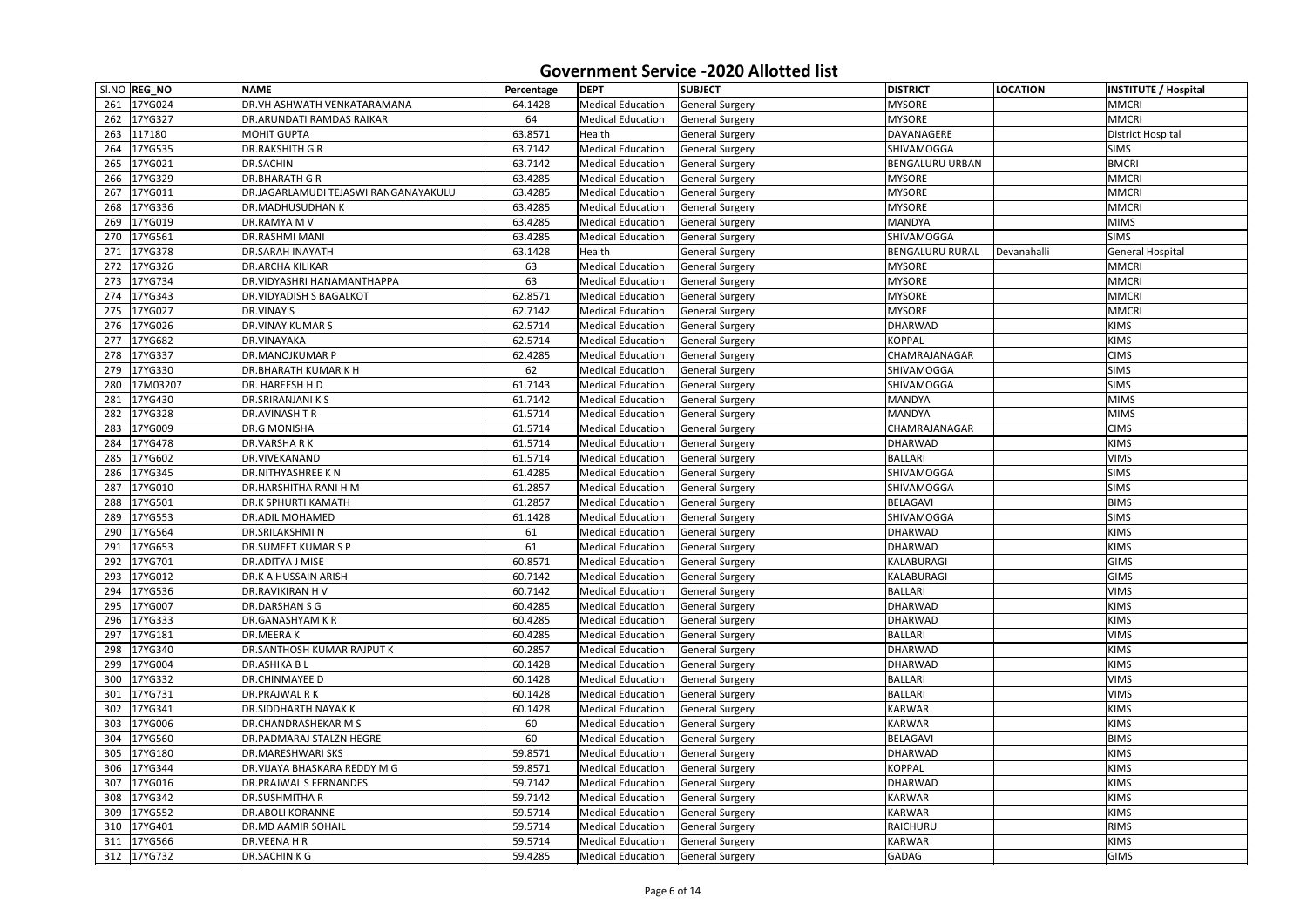|     | SI.NO REG_NO | <b>NAME</b>                          | Percentage | <b>DEPT</b>              | <b>SUBJECT</b>                   | <b>DISTRICT</b>        | <b>LOCATION</b>          | <b>INSTITUTE / Hospital</b>    |
|-----|--------------|--------------------------------------|------------|--------------------------|----------------------------------|------------------------|--------------------------|--------------------------------|
| 313 | 17YG554      | <b>DR.ASHOK GANIGER S</b>            | 59.2857    | <b>Medical Education</b> | <b>General Surgery</b>           | <b>GADAG</b>           |                          | <b>GIMS</b>                    |
| 314 | 17YG531      | DR.IMAMHUSEN ABDULKHADAR OLI         | 59.2857    | <b>Medical Education</b> | <b>General Surgery</b>           | <b>GADAG</b>           |                          | <b>GIMS</b>                    |
| 315 | 17YG020      | <b>DR.S V ABHIRAM</b>                | 59.2857    | Health                   | <b>General Surgery</b>           | D. KANNADA             | Belthangadi              | <b>General Hospital</b>        |
| 316 | 17YG339      | <b>DR.SALMAN AHMED F</b>             | 59.2857    | Health                   | <b>General Surgery</b>           | RAMANAGAR              |                          | <b>District Hospital</b>       |
| 317 | 17YG558      | <b>DR.JAMBUKALA A Y</b>              | 59.1428    | <b>Medical Education</b> | <b>General Surgery</b>           | RAICHURU               |                          | <b>RIMS</b>                    |
| 318 | 17YG678      | DR.NIVEDITA                          | 58.5714    | Health                   | <b>General Surgery</b>           | <b>BAGALAKOTE</b>      |                          | <b>District Hospital</b>       |
| 319 | 17YG451      | <b>DR.MAHADEVASWAMY KM</b>           | 58.2857    | <b>Medical Education</b> | <b>General Surgery</b>           | <b>KOPPAL</b>          |                          | <b>KIMS</b>                    |
| 320 | 17YG003      | <b>DR.ARCHANACS</b>                  | 58.1428    | Health                   | <b>General Surgery</b>           | <b>HAVERI</b>          |                          | <b>District Hospital</b>       |
| 321 | 17YG005      | <b>DR.BHARATH NAYAK G</b>            | 58.1428    | Health                   | <b>General Surgery</b>           | CHIKKAMAGALURU         |                          | <b>District Hospital</b>       |
| 322 | 17YG338      | <b>DR.NITHIN M</b>                   | 58         | Health                   | <b>General Surgery</b>           | CHIKKAMAGALURU         | Kaduru                   | <b>General Hospital</b>        |
| 323 | 17YG679      | <b>DR.PAVANKUMARKN</b>               | 58         | Health                   | <b>General Surgery</b>           | DAVANAGERE             | Jagaluru                 | <b>General Hospital</b>        |
| 324 | 17YG776      | <b>DR.JEEVAN KUMAR DV</b>            | 57.7142    | Health                   | <b>General Surgery</b>           | <b>CHITRADURGA</b>     | Sirigeri                 | <b>Community Health Center</b> |
| 325 | 17YG334      | <b>DR.KIRAN BADIGER</b>              | 57.7142    | Health                   | <b>General Surgery</b>           | <b>BAGALAKOTE</b>      | Old bagalkote            | <b>General Hospital</b>        |
| 326 | 17YG703      | <b>DR.KISHAN REDDY E R</b>           | 57.7142    | Health                   | <b>General Surgery</b>           | CHIKKABALLAPUR         | Bagepalli                | <b>General Hospital</b>        |
| 327 | 17YG676      | <b>DR.BALAPPAGOUDA PATIL</b>         | 57.5714    | Health                   | <b>General Surgery</b>           | <b>BAGALAKOTE</b>      | Ilkal                    | <b>General Hospital</b>        |
| 328 | 17YG023      | DR.VARUNTN                           | 57.1428    | Health                   | <b>General Surgery</b>           | CHIKKAMAGALURU         | N R pura                 | <b>General Hospital</b>        |
| 329 | 17YG555      | <b>DR.B P SUNIL</b>                  | 56.8571    | Health                   | <b>General Surgery</b>           | CHIKKAMAGALURU         | Mudigere                 | <b>General Hospital</b>        |
| 330 | 17YG557      | <b>DR.GAUTHAM B</b>                  | 56.8571    | Health                   | <b>General Surgery</b>           | D. KANNADA             | Sullia                   | <b>General Hospital</b>        |
| 331 | 17YG533      | <b>DR.KRITIKA RANI</b>               | 56.7142    | Health                   | <b>General Surgery</b>           | CHIKKAMAGALURU         | Koppa                    | <b>General Hospital</b>        |
| 332 | 17YG008      | <b>DR.FARAZ AHMED B S</b>            | 56.5714    | Health                   | <b>General Surgery</b>           | <b>HAVERI</b>          | Hirekerur                | <b>General Hospital</b>        |
| 333 | 17YG551      | <b>DR.ABHILASH</b>                   | 56.1428    | Health                   | <b>General Surgery</b>           | <b>CHITRADURGA</b>     | Bharamasagara            | <b>Community Health Center</b> |
| 334 | 17YG681      | <b>DR.VENKATESH V KHARALKAR</b>      | 56.1428    | Health                   | <b>General Surgery</b>           | <b>TUMAKURU</b>        | Hosadurga                | <b>General Hospital</b>        |
| 335 | 17YG001      | <b>DR.ABHILASH L</b>                 | 55.7142    | Health                   | <b>General Surgery</b>           | <b>TUMAKURU</b>        | Pavagada                 | <b>General Hospital</b>        |
| 336 | 17YG563      | <b>DR.SAJID IBRAHIM ALI</b>          | 55.5714    | Health                   | <b>General Surgery</b>           | <b>CHITRADURGA</b>     | <b>B</b> Durga           | <b>Community Health Center</b> |
| 337 | 17YG022      | <b>DR.SINDHUS</b>                    | 55         | Health                   | <b>General Surgery</b>           | <b>CHITRADURGA</b>     | Rampura                  | <b>Community Health Center</b> |
| 338 | 17YG677      | <b>DR.METI GOWREESH</b>              | 54.4285    | Health                   | <b>General Surgery</b>           | <b>CHITRADURGA</b>     | Belaguru                 | <b>Community Health Center</b> |
| 339 | 17MM676      | <b>DR.BANPHRANGBOR SYIEMLIEH</b>     | 62.4285    | <b>Medical Education</b> | Microbiology                     | <b>MYSORE</b>          |                          | <b>MMCRI</b>                   |
| 340 | 170107002    | <b>ASEM ALI ASHRAF</b>               | 61.7143    | <b>Medical Education</b> | Microbiology                     | <b>KODAGU</b>          |                          | <b>KOIMS</b>                   |
| 341 | 17MM001      | <b>DR.ASHISH ANSHUMAN</b>            | 61.7142    | <b>Medical Education</b> | Microbiology                     | <b>BENGALURU URBAN</b> |                          | <b>BMCRI</b>                   |
| 342 | 17MM002      | <b>DR.DEEPA SINHA</b>                | 61.1428    | <b>Medical Education</b> | Microbiology                     | <b>BENGALURU URBAN</b> |                          | <b>BMCRI</b>                   |
|     | 343 17MM626  | <b>DR.ELIZABETH ANTONY</b>           | 60.7142    | <b>Medical Education</b> | Microbiology                     | <b>HASSAN</b>          |                          | <b>HIMS</b>                    |
| 344 | 17MM327      | <b>DR.MEGHANA B M</b>                | 60.7142    | <b>Medical Education</b> | Microbiology                     | CHAMRAJANAGAR          |                          | <b>CIMS</b>                    |
| 345 | 16MM677      | <b>DR.PREETI SHARMA</b>              | 60.7142    | <b>Medical Education</b> | Microbiology                     | <b>BELAGAVI</b>        |                          | <b>BIMS</b>                    |
| 346 | 17MM677      | <b>DR.ISWARYA M</b>                  | 60         | <b>Medical Education</b> | Microbiology                     | <b>BALLARI</b>         |                          | <b>VIMS</b>                    |
| 347 | 17MM326      | <b>DR.HARSHITHA SHREE P</b>          | 59.7142    | <b>Medical Education</b> | Microbiology                     | <b>BENGALURU URBAN</b> |                          | <b>BMCRI</b>                   |
| 348 | 17MM328      | DR.SANDHYA NARAYANAN                 | 57.4285    | <b>Medical Education</b> | Microbiology                     | <b>BENGALURU URBAN</b> |                          | <b>B</b> & LC                  |
| 349 | 17MM003      | <b>DR.MANTUN JHA</b>                 | 54.5714    | <b>Medical Education</b> | Microbiology                     | MANDYA                 |                          | <b>MIMS</b>                    |
| 350 | 17MM004      | <b>DR.VEENA M</b>                    | 53         | <b>Medical Education</b> | Microbiology                     | <b>SHIVAMOGGA</b>      |                          | <b>SIMS</b>                    |
| 351 | 17M0529      | <b>DR.NAZREEN M BILAGI</b>           | 71.2857    | <b>Medical Education</b> | <b>Obsterics and Gynaecology</b> | <b>DHARWAD</b>         |                          | <b>KIMS</b>                    |
| 352 | 17M0554      | <b>DR.PAVITRA</b>                    | 69.2857    | <b>Medical Education</b> | <b>Obsterics and Gynaecology</b> | <b>DHARWAD</b>         |                          | <b>KIMS</b>                    |
| 353 | 18DG556      | <b>DR.NASNA MAJEED</b>               | 68.8       | Health                   | <b>Obsterics and Gynaecology</b> | <b>BENGALURU URBAN</b> | <b>CV Raman Hospital</b> | <b>District Hospital</b>       |
| 354 | 18DG005      | <b>DR.JAYA GAYATHRIJ</b>             | 68.2       | Health                   | <b>Obsterics and Gynaecology</b> | <b>CHIKKABALLAPUR</b>  | Gowribidnur              | Taluka Hospital                |
| 355 | 17M0551      | <b>DR.DEEPTHI G N</b>                | 67         | <b>Medical Education</b> | <b>Obsterics and Gynaecology</b> | <b>MYSORE</b>          |                          | <b>MMCRI</b>                   |
| 356 | 17M0686      | <b>DR.SUSITHIRA ALIAS AARTHY S S</b> | 65.8571    | <b>Medical Education</b> | <b>Obsterics and Gynaecology</b> | <b>BENGALURU URBAN</b> |                          | <b>BMCRI</b>                   |
| 357 | 17M0652      | <b>DR.DEEPAR</b>                     | 65.5714    | Health                   | <b>Obsterics and Gynaecology</b> | <b>UDUPI</b>           | Shirva                   | <b>Community Health Center</b> |
| 358 | 17M0553      | <b>DR.NUTHANKP</b>                   | 65.2857    | <b>Medical Education</b> | <b>Obsterics and Gynaecology</b> | <b>BELAGAVI</b>        |                          | <b>BIMS</b>                    |
| 359 | 17DG011      | <b>DR.SHRILAKSHMI R A</b>            | 65.2       | Health                   | <b>Obsterics and Gynaecology</b> | RAICHURU               | Kavithal                 | Taluka Hospital                |
| 360 | 17M0552      | DR.MUBASHIRA JANVEKAR                | 65.1428    | Health                   | <b>Obsterics and Gynaecology</b> | VIJAYAPURA             | Nidagundi                | <b>Community Health Center</b> |
| 361 | 18DG010      | <b>DR.SANJOTA P TIPARADDI</b>        | 65         | Health                   | <b>Obsterics and Gynaecology</b> | <b>BAGALAKOTE</b>      | Kerur                    | <b>Community Health Center</b> |
| 362 | 18DG011      | <b>DR.SHERIFA</b>                    | 65         | Health                   | <b>Obsterics and Gynaecology</b> | D. KANNADA             | Mulki                    | <b>Community Health Center</b> |
| 363 | 18DG003      | <b>DR.GEETA KADAMANAHALLI</b>        | 64.6       | Health                   | <b>Obsterics and Gynaecology</b> | <b>HAVERI</b>          | Byadagi                  | Taluka Hospital                |
| 364 | 170118009    | <b>SPOORTHY VENKATESH</b>            | 64.4286    | <b>Medical Education</b> | <b>Obsterics and Gynaecology</b> | <b>BENGALURU URBAN</b> |                          | <b>B</b> & LC                  |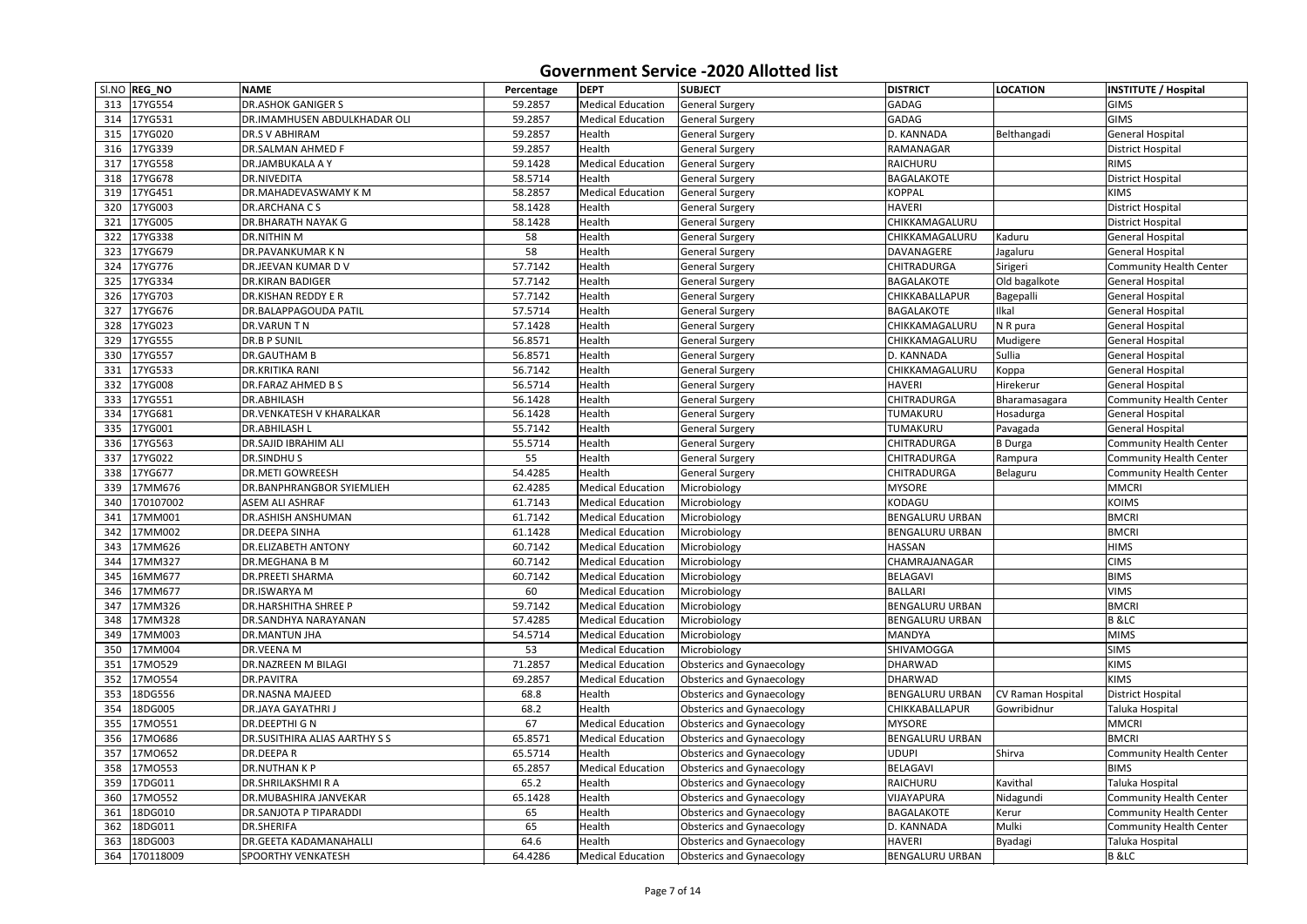|            | SI.NO REG_NO       | <b>NAME</b>                                           | Percentage    | <b>DEPT</b>                                          | <b>SUBJECT</b>                                                       | <b>DISTRICT</b>                     | <b>LOCATION</b>   | <b>INSTITUTE / Hospital</b>                   |
|------------|--------------------|-------------------------------------------------------|---------------|------------------------------------------------------|----------------------------------------------------------------------|-------------------------------------|-------------------|-----------------------------------------------|
| 365        | 17M0685            | <b>DR.SRILAXMI A N</b>                                | 64.4285       | <b>Medical Education</b>                             | <b>Obsterics and Gynaecology</b>                                     | <b>BALLARI</b>                      |                   | <b>VIMS</b>                                   |
| 366        | 17M0011            | <b>DR.ZOHRA BATOOL</b>                                | 64.4285       | <b>Medical Education</b>                             | <b>Obsterics and Gynaecology</b>                                     | <b>BENGALURU URBAN</b>              |                   | <b>BMCRI</b>                                  |
| 367        | 17M0426            | <b>DR.ANITHA C</b>                                    | 64.2857       | <b>Medical Education</b>                             | <b>Obsterics and Gynaecology</b>                                     | <b>BENGALURU URBAN</b>              |                   | <b>BMCRI</b>                                  |
| 368        | 17M0683            | <b>DR.SINDHU SRI GOBIRAJAN</b>                        | 64.1428       | <b>Medical Education</b>                             | <b>Obsterics and Gynaecology</b>                                     | <b>BENGALURU URBAN</b>              |                   | <b>B</b> & LC                                 |
| 369        | 17M0951            | <b>DR.AKSHATA S HIREMATH</b>                          | 63.7142       | <b>Medical Education</b>                             | <b>Obsterics and Gynaecology</b>                                     | <b>MYSORE</b>                       |                   | <b>MMCRI</b>                                  |
| 370        | 170218004          | <b>DR QURRAT UL AIN</b>                               | 63.1429       | <b>Medical Education</b>                             | <b>Obsterics and Gynaecology</b>                                     | <b>MANDYA</b>                       |                   | <b>MIMS</b>                                   |
| 371        | 17M0004            | <b>DR.PALLAVIKB</b>                                   | 62.8571       | <b>Medical Education</b>                             | <b>Obsterics and Gynaecology</b>                                     | <b>BALLARI</b>                      |                   | <b>VIMS</b>                                   |
| 372        | 17MO702            | <b>DR.RAMESHWARI MALSHETTY</b>                        | 62.8571       | <b>Medical Education</b>                             | <b>Obsterics and Gynaecology</b>                                     | <b>BIDAR</b>                        |                   | <b>BRIMS</b>                                  |
| 373        | 17M0778            | <b>DR.DIVYASHREE B</b>                                | 62.7142       | <b>Medical Education</b>                             | <b>Obsterics and Gynaecology</b>                                     | CHAMRAJANAGAR                       |                   | <b>CIMS</b>                                   |
| 374        | 17M0555            | <b>DR.SUCHETA SURESH</b>                              | 62.7142       | <b>Medical Education</b>                             | <b>Obsterics and Gynaecology</b>                                     | <b>HASSAN</b>                       |                   | <b>HIMS</b>                                   |
| 375        | 18DG553            | <b>DR.AKSHATHA CS</b>                                 | 62.6          | Health                                               | <b>Obsterics and Gynaecology</b>                                     | <b>CHITRADURGA</b>                  | Parashurampura    | <b>Community Health Center</b>                |
| 376        | 170118010          | <b>CHAITHRA RANIK</b>                                 | 62.5714       | <b>Medical Education</b>                             | <b>Obsterics and Gynaecology</b>                                     | <b>HASSAN</b>                       |                   | <b>HIMS</b>                                   |
| 377        | 17M0452            | <b>DR.SHAKUNTALA HALLI</b>                            | 62.5714       | Health                                               | <b>Obsterics and Gynaecology</b>                                     | VIJAYAPURA                          | <b>B</b> Bagewadi | <b>Taluka Hospital</b>                        |
| 378        | 17MO006            | <b>DR.RAVIKUMAR G V</b>                               | 62.1428       | <b>Medical Education</b>                             | <b>Obsterics and Gynaecology</b>                                     | <b>BELAGAVI</b>                     |                   | <b>BIMS</b>                                   |
| 379        | 17M0684            | <b>DR.SOWMIYA S</b>                                   | 62.1428       | <b>Medical Education</b>                             | <b>Obsterics and Gynaecology</b>                                     | CHAMRAJANAGAR                       |                   | <b>CIMS</b>                                   |
| 380        | 17M0680            | <b>DR.PUVIYARASI M</b>                                | 61.8571       | <b>Medical Education</b>                             | <b>Obsterics and Gynaecology</b>                                     | KODAGU                              |                   | <b>KOIMS</b>                                  |
| 381        | 18DG552            | <b>DR.AKILA MAHALAKSHMI S</b>                         | 61.8          | Health                                               | <b>Obsterics and Gynaecology</b>                                     | CHAMRAJANAGAR                       | Santhemaranahalli | <b>Community Health Center</b>                |
| 382        | I7M0504            | <b>DR.SAHANA H SARAF</b>                              | 61.5714       | <b>Medical Education</b>                             | <b>Obsterics and Gynaecology</b>                                     | <b>HASSAN</b>                       |                   | <b>HIMS</b>                                   |
| 383        | 17M0009            | <b>DR.SHANKAR HK</b>                                  | 61.5714       | <b>Medical Education</b>                             | <b>Obsterics and Gynaecology</b>                                     | KODAGU                              |                   | <b>KOIMS</b>                                  |
| 384        | 18DG009            | <b>DR.PRAGNYA MOOLBHARTHI</b>                         | 61.2          | Health                                               | <b>Obsterics and Gynaecology</b>                                     | <b>BAGALAKOTE</b>                   | Ilkal             | Mother and Child Health                       |
| 385        | 16MO679            | <b>DR.MAHALAXMI DESAI</b>                             | 61.1428       | Health                                               | <b>Obsterics and Gynaecology</b>                                     | TUMAKURU                            | Thirumani         | <b>Community Health Center</b>                |
| 386        | 18DG002            | DR.DIVYATS                                            | 61            | Health                                               | <b>Obsterics and Gynaecology</b>                                     | CHIKKABALLAPUR                      | Shidlaghatta      | Taluka Hospital                               |
| 387        | 17M0681            | <b>DR.RAVI KARAD</b>                                  | 60.8571       | <b>Medical Education</b>                             | <b>Obsterics and Gynaecology</b>                                     | <b>GADAG</b>                        |                   | <b>GIMS</b>                                   |
| 388        | 18DG557            | <b>DR.RAJESHWARI S BIRADAR</b>                        | 60.6          | Health                                               | <b>Obsterics and Gynaecology</b>                                     | VIJAYAPURA                          | Sindhagi          | <b>Taluka Hospital</b>                        |
| 389        | 17M0687            | DR.VIDYASAGARA M                                      | 60.2857       | <b>Medical Education</b>                             | <b>Obsterics and Gynaecology</b>                                     | <b>GADAG</b>                        |                   | <b>GIMS</b>                                   |
| 390        | 18DG326            | <b>DR.AISHWARYA P</b>                                 | 60            | Health                                               | <b>Obsterics and Gynaecology</b>                                     | <b>UDUPI</b>                        | Karkala           | Taluka Hospital                               |
| 391        | 17M0010            | <b>DR.SHILPA</b>                                      | 59.8571       | <b>Medical Education</b>                             | <b>Obsterics and Gynaecology</b>                                     | <b>BIDAR</b>                        |                   | <b>BRIMS</b>                                  |
| 392        | 17MO329            | <b>DR.TRUPTA GOPAL NAIK</b>                           | 59.7142       | <b>Medical Education</b>                             | <b>Obsterics and Gynaecology</b>                                     | <b>KARWAR</b>                       |                   | <b>KIMS</b>                                   |
| 393        | 18DG551            | <b>DR.HARANIS</b>                                     | 59.6          | Health                                               | <b>Obsterics and Gynaecology</b>                                     | DAVANAGERE                          | Malebennuru       | <b>Community Health Center</b>                |
| 394        | 17M0328            | <b>DR.JAYASHREE</b>                                   | 59            | <b>Medical Education</b>                             | <b>Obsterics and Gynaecology</b>                                     | <b>KALABURAGI</b>                   |                   | <b>GIMS</b>                                   |
|            | 395 18DG008        | DR.POOJA H M                                          | 58.8          | Health                                               | <b>Obsterics and Gynaecology</b>                                     | TUMAKURU                            | <b>YN Hoskote</b> | Community Health Center                       |
| 396        | 18DG728            | <b>DR.D SRI THEJAA</b>                                | 58.6          | Health                                               | <b>Obsterics and Gynaecology</b>                                     | <b>TUMAKURU</b>                     | Pavagada          | Taluka Hospital                               |
| 397        | 18DG331            | DR.VANDANAL                                           | 58.4          | Health                                               | <b>Obsterics and Gynaecology</b>                                     | <b>CHITRADURGA</b>                  | <b>B</b> Durga    | <b>Community Health Center</b>                |
| 398        | 17M0679            | <b>DR.ANITHA CH</b>                                   | 58.1428       | <b>Medical Education</b>                             | <b>Obsterics and Gynaecology</b>                                     | KALABURAGI                          |                   | <b>GIMS</b>                                   |
|            |                    |                                                       |               |                                                      |                                                                      |                                     |                   | <b>KIMS</b>                                   |
| 399<br>400 | 17M0178<br>17M0001 | <b>DR.SHRUTHIS</b><br><b>DR.ANOOP GURUNATH KANTHI</b> | 58.1428       | <b>Medical Education</b><br><b>Medical Education</b> | <b>Obsterics and Gynaecology</b>                                     | <b>KOPPAL</b>                       |                   | <b>KIMS</b>                                   |
|            |                    |                                                       | 57            |                                                      | <b>Obsterics and Gynaecology</b>                                     | <b>KOPPAL</b>                       | Hebri             |                                               |
| 401        | 18DG676            | <b>DR.DIVYA SHIVANAND SHANBHAG</b>                    | 56.6          | Health                                               | <b>Obsterics and Gynaecology</b>                                     | <b>UDUPI</b>                        |                   | <b>Community Health Center</b>                |
| 402        | 17M0008<br>17M0678 | <b>DR.ROHINI DK</b><br>DR.AMRUTHA A V                 | 56.5714<br>56 | <b>Medical Education</b><br>Health                   | <b>Obsterics and Gynaecology</b><br><b>Obsterics and Gynaecology</b> | <b>KARWAR</b><br><b>CHITRADURGA</b> |                   | <b>KIMS</b><br><b>Community Health Center</b> |
| 403        |                    |                                                       |               |                                                      |                                                                      |                                     | Burmasagra        |                                               |
| 404        | 18DG554            | <b>DR.GEETA</b>                                       | 56            | Health                                               | <b>Obsterics and Gynaecology</b>                                     | VIJAYAPURA                          | Indi              | Taluka Hospital                               |
| 405        | 18DG529            | <b>DR.HARI HARSHATA SURESH</b>                        | 55.8          | Health                                               | <b>Obsterics and Gynaecology</b>                                     | <b>SHIVAMOGGA</b>                   | Anavatti          | <b>Community Health Center</b>                |
| 406        | 18DG328            | DR.KALIVEMULA RUPA BHARGAVI                           | 54.8          | Health                                               | <b>Obsterics and Gynaecology</b>                                     | KALABURAGI                          | Chincholi         | Taluka Hospital                               |
| 407        | 18DG532            | DR.RAMAKRISHNA THEJASWI T A                           | 54.6          | Health                                               | <b>Obsterics and Gynaecology</b>                                     | DAVANAGERE                          | Kerebilachi       | <b>Community Health Center</b>                |
| 408        | 18DG677            | <b>DR.KSHAMA H A</b>                                  | 53.6          | Health                                               | <b>Obsterics and Gynaecology</b>                                     | <b>HAVERI</b>                       | Hirekerur         | Taluka Hospital                               |
| 409        | 18DG330            | <b>DR.KRISHNAPRIYA T VIJAYAN</b>                      | 53.4          | Health                                               | <b>Obsterics and Gynaecology</b>                                     | <b>UDUPI</b>                        | Nitte             | <b>Community Health Center</b>                |
| 410        | 17YO009            | DR. NEERAJA THOTTIPARAMBIL GOPI                       | 74.5714       | <b>Medical Education</b>                             | Opthalmology                                                         | <b>BENGALURU URBAN</b>              |                   | <b>BMCRI</b>                                  |
| 411        | 17YO002            | <b>DR.ANUPRIYA A</b>                                  | 73.8571       | <b>Medical Education</b>                             | Opthalmology                                                         | <b>BENGALURU URBAN</b>              |                   | <b>BMCRI</b>                                  |
| 412        | 17YO006            | <b>DR.KEERTI S SULAKOD</b>                            | 73.8571       | <b>Medical Education</b>                             | Opthalmology                                                         | <b>BENGALURU URBAN</b>              |                   | <b>BMCRI</b>                                  |
| 413        | 17YO013            | <b>DR.RIDHI BHANDARI</b>                              | 73.4285       | <b>Medical Education</b>                             | Opthalmology                                                         | <b>DHARWAD</b>                      |                   | <b>KIMS</b>                                   |
| 414        | 17Y0014            | <b>DR.SUSHMA R SURPURMATH</b>                         | 73.4285       | <b>Medical Education</b>                             | Opthalmology                                                         | <b>DHARWAD</b>                      |                   | <b>KIMS</b>                                   |
| 415        | 17YO001            | <b>DR.ADHAR VENKATRAY NAYAK</b>                       | 73.1428       | <b>Medical Education</b>                             | Opthalmology                                                         | <b>BENGALURU URBAN</b>              |                   | <b>BMCRI</b>                                  |
|            | 416 17YO010        | <b>DR.PRIYAM GUPTA</b>                                | 73.1428       | <b>Medical Education</b>                             | Opthalmology                                                         | <b>BENGALURU URBAN</b>              |                   | <b>BMCRI</b>                                  |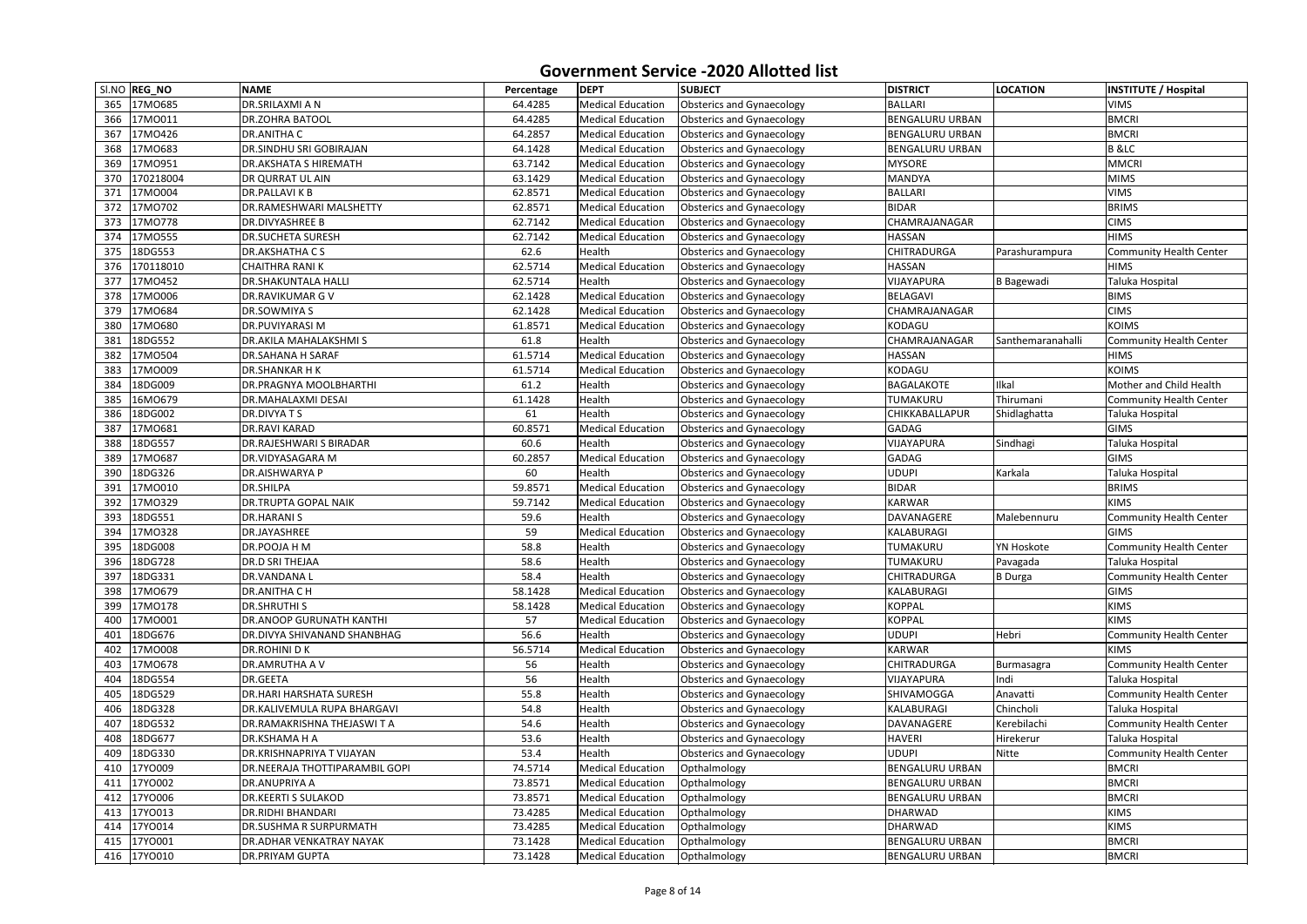|     | SI.NO REG_NO | <b>NAME</b>                      | Percentage | <b>DEPT</b>              | <b>SUBJECT</b> | <b>DISTRICT</b>        | <b>LOCATION</b> | <b>INSTITUTE / Hospital</b> |
|-----|--------------|----------------------------------|------------|--------------------------|----------------|------------------------|-----------------|-----------------------------|
| 417 | 17Y0526      | <b>DR.HIMA BHATT</b>             | 72         | <b>Medical Education</b> | Opthalmology   | <b>MYSORE</b>          |                 | <b>MMCRI</b>                |
| 418 | 17YO007      | <b>DR.KSHAMAK</b>                | 72         | <b>Medical Education</b> | Opthalmology   | <b>MYSORE</b>          |                 | <b>MMCRI</b>                |
| 419 | 17YO004      | <b>DR.KAMAKSHI N MOGER</b>       | 71.8571    | <b>Medical Education</b> | Opthalmology   | <b>BENGALURU URBAN</b> |                 | <b>BMCRI</b>                |
| 420 | 17YO003      | DR.DIVYA N RAJ                   | 71.7142    | <b>Medical Education</b> | Opthalmology   | <b>BENGALURU URBAN</b> |                 | <b>BMCRI</b>                |
| 421 | 17YO012      | <b>DR.RADHIKA S M</b>            | 71.5714    | Medical Education        | Opthalmology   | <b>BENGALURU URBAN</b> |                 | <b>BMCRI</b>                |
| 422 | 17YO426      | <b>DR.DIVYA V SHENOY</b>         | 71.1428    | <b>Medical Education</b> | Opthalmology   | <b>MYSORE</b>          |                 | <b>MMCRI</b>                |
| 423 | 18DE302      | <b>DR.SHIFA ANJUM M</b>          | 70.6       | Health                   | Opthalmology   | RAMANAGAR              | channaptna      | <b>General Hospital</b>     |
| 424 | 18DE007      | <b>DR.SANJANA SINGH R</b>        | 70.4       | Health                   | Opthalmology   | <b>KOLARA</b>          | <b>KGF</b>      | Taluka Hospital             |
| 425 | 17YO011      | <b>DR.PRIYANKA K SINDAGI</b>     | 69.7142    | <b>Medical Education</b> | Opthalmology   | <b>BELAGAVI</b>        |                 | <b>BIMS</b>                 |
| 426 | 17YO401      | <b>DR.POOJA RATHOD</b>           | 68.8571    | Health                   | Opthalmology   | <b>BAGALAKOTE</b>      | Hunagunda       | <b>General Hospital</b>     |
| 427 | 17YO626      | <b>DR.SHRUTHIK</b>               | 68.2857    | <b>Medical Education</b> | Opthalmology   | <b>BENGALURU URBAN</b> |                 | <b>BMCRI</b>                |
| 428 | 17YO008      | DR.NANNAWARE SHITAL LAXMAN       | 68.1428    | <b>Medical Education</b> | Opthalmology   | <b>BENGALURU URBAN</b> |                 | <b>BMCRI</b>                |
| 429 | 18DE701      | <b>DR.ARPITHA T</b>              | 67.2       | Health                   | Opthalmology   | <b>UDUPI</b>           |                 | <b>District Hospital</b>    |
| 430 | 18DE676      | <b>DR.R MANOCHITRA</b>           | 67.2       | Health                   | Opthalmology   | <b>KOLARA</b>          | Srinivaspura    | <b>General Hospital</b>     |
| 431 | 17Y0377      | DR.SAMPOORNA H RAO               | 66.8571    | <b>Medical Education</b> | Opthalmology   | <b>MYSORE</b>          |                 | <b>MMCRI</b>                |
| 432 | 17YO202      | <b>DR.VARSHA A</b>               | 66.7142    | <b>Medical Education</b> | Opthalmology   | <b>MYSORE</b>          |                 | <b>MMCRI</b>                |
| 433 | 18DE553      | <b>DR.SOUJANYA U</b>             | 66.4       | Health                   | Opthalmology   | <b>BAGALAKOTE</b>      |                 | <b>District Hospital</b>    |
| 434 | 17YO328      | <b>DR.SHWETHA G R</b>            | 66.2857    | <b>Medical Education</b> | Opthalmology   | <b>MYSORE</b>          |                 | <b>MMCRI</b>                |
| 435 | 17Y0554      | <b>DR.THEERTHAVATHI G L</b>      | 65.8571    | <b>Medical Education</b> | Opthalmology   | <b>MYSORE</b>          |                 | <b>MMCRI</b>                |
| 436 | 18DE003      | <b>DR.MEENAKSHI DOGRA</b>        | 65.8       | Health                   | Opthalmology   | D. KANNADA             | Putturu         | <b>General Hospital</b>     |
| 437 | 17Y0804      | <b>DR.SONALI VIJAY HUILGOL</b>   | 65.7142    | <b>Medical Education</b> | Opthalmology   | <b>MYSORE</b>          |                 | <b>MMCRI</b>                |
| 438 | 17Y0627      | <b>DR.SPOORTI MUNDINAMANI</b>    | 65.5714    | Health                   | Opthalmology   | VIJAYAPURA             | Muddebihal      | <b>General Hospital</b>     |
| 439 | 17YO676      | <b>DR.ELAKKIYA S</b>             | 65.1428    | <b>Medical Education</b> | Opthalmology   | <b>MYSORE</b>          |                 | <b>MMCRI</b>                |
| 440 | 17Y0727      | <b>DR.CHAITHRA C M</b>           | 64.8571    | <b>Medical Education</b> | Opthalmology   | <b>MYSORE</b>          |                 | <b>MMCRI</b>                |
| 441 | 17DE556      | <b>DR.PRATIBHA HUGAR</b>         | 64.2       | Health                   | Opthalmology   | <b>HAVERI</b>          | Shigagaon       | <b>General Hospital</b>     |
| 442 | 18DE004      | <b>DR.PRADEEP GN</b>             | 64         | Health                   | Opthalmology   | <b>DAVANAGERE</b>      | Honnali         | <b>General Hospital</b>     |
| 443 | 17Y0327      | <b>DR.RESHMA ANGADI</b>          | 63.8571    | <b>Medical Education</b> | Opthalmology   | <b>BELAGAVI</b>        |                 | <b>BIMS</b>                 |
| 444 | 17YO552      | DR.SOUMYA R AMESH JABAR          | 63.5714    | <b>Medical Education</b> | Opthalmology   | CHAMRAJANAGAR          |                 | <b>CIMS</b>                 |
| 445 | 18DE330      | <b>DR.PUSHPA H S</b>             | 63.4       | Health                   | Opthalmology   | <b>CHITRADURGA</b>     | Hosadurga       | <b>General Hospital</b>     |
| 446 | 17YO802      | <b>DR.GAHANAK</b>                | 63.1428    | <b>Medical Education</b> | Opthalmology   | <b>BALLARI</b>         |                 | <b>VIMS</b>                 |
|     | 447 18DE001  | <b>DR.ADITYA ANAND</b>           | 63         | Health                   | Opthalmology   | <b>HAVERI</b>          | Savanoor        | General Hospital            |
| 448 | 17Y0677      | <b>DR.PREETI</b>                 | 62.8571    | <b>Medical Education</b> | Opthalmology   | <b>BALLARI</b>         |                 | <b>VIMS</b>                 |
| 449 | 17Y0653      | <b>DR.SUBHASHCHANDRA</b>         | 62.4285    | <b>Medical Education</b> | Opthalmology   | <b>BALLARI</b>         |                 | <b>VIMS</b>                 |
| 450 | 18DE530      | <b>DR.SACHIN S SHEDOLE</b>       | 62.2       | Health                   | Opthalmology   | D. KANNADA             | Sulya           | <b>General Hospital</b>     |
| 451 | 17Y0551      | <b>DR.MAMATHA H</b>              | 61.8571    | <b>Medical Education</b> | Opthalmology   | <b>KARWAR</b>          |                 | <b>KIMS</b>                 |
| 452 | 18DE401      | <b>DR.KHUSHBOO KUMARI</b>        | 61.2       | Health                   | Opthalmology   | <b>CHITRADURGA</b>     | Challakere      | <b>General Hospital</b>     |
| 453 | 17Y0679      | <b>DR.VIDYA RANI</b>             | 61.1428    | Health                   | Opthalmology   | YADAGIR                | Surpur          | <b>General Hospital</b>     |
| 454 | 17YO005      | <b>DR.KASBE SACHIN MADHAVRAO</b> | 61         | Health                   | Opthalmology   | VIJAYAPURA             | Sindhagi        | <b>General Hospital</b>     |
| 455 | 18DE006      | <b>DR.SAHANASHREE CN</b>         | 61         | Health                   | Opthalmology   | DAVANAGERE             | Jagaluru        | <b>General Hospital</b>     |
| 456 | 18DE005      | <b>DR.RAKESHA</b>                | 60.8       | Health                   | Opthalmology   | YADAGIR                |                 | <b>District Hospital</b>    |
| 457 | 18DE526      | <b>DR.AFRIN SUHA</b>             | 59.6       | Health                   | Opthalmology   | <b>HAVERI</b>          | Hanagal         | <b>General Hospital</b>     |
| 458 | 18DE332      | DR.SANGEETA SATISH MALAVADE      | 55.6       | Health                   | Opthalmology   | <b>BAGALAKOTE</b>      | Mudhol          | <b>General Hospital</b>     |
| 459 | 18DE552      | <b>DR.SANJAY KUMAR S</b>         | 53.6       | Health                   | Opthalmology   | <b>BAGALAKOTE</b>      | Bilagi          | <b>General Hospital</b>     |
| 460 | 18DE554      | <b>DR.SURYAKANT</b>              | 53.2       | Health                   | Opthalmology   | <b>YADAGIR</b>         |                 | <b>District Hospital</b>    |
| 461 | 17YT326      | <b>DR.AKSHAY DHANDA</b>          | 68         | <b>Medical Education</b> | Orthopedics    | <b>BENGALURU URBAN</b> |                 | <b>BMCRI</b>                |
| 462 | 18D0551      | <b>DR.AMIT S MULLUR</b>          | 67         | Health                   | Orthopedics    | <b>HAVERI</b>          |                 | District Hospital           |
| 463 | 17YT685      | DR.YESHWANTH RAM P               | 66.8571    | <b>Medical Education</b> | Orthopedics    | <b>BENGALURU URBAN</b> |                 | <b>BMCRI</b>                |
| 464 | 17YT528      | <b>DR.MANISH R</b>               | 66.4285    | <b>Medical Education</b> | Orthopedics    | <b>BENGALURU URBAN</b> |                 | <b>BMCRI</b>                |
| 465 | 17YT556      | DR.MRITYUNJAYA N BATTUR          | 66.2857    | <b>Medical Education</b> | Orthopedics    | <b>DHARWAD</b>         |                 | <b>KIMS</b>                 |
| 466 | 18DO554      | <b>DR.KIRAN KS</b>               | 66.2       | Health                   | Orthopedics    | <b>HAVERI</b>          |                 | <b>District Hospital</b>    |
| 467 | 17YT552      | <b>DR.DARSHAN N</b>              | 65.8571    | <b>Medical Education</b> | Orthopedics    | <b>BENGALURU URBAN</b> |                 | <b>BMCRI</b>                |
|     | 468 17YT003  | <b>DR.DARSHAN GT</b>             | 65.2857    | <b>Medical Education</b> | Orthopedics    | <b>BENGALURU URBAN</b> |                 | <b>BMCRI</b>                |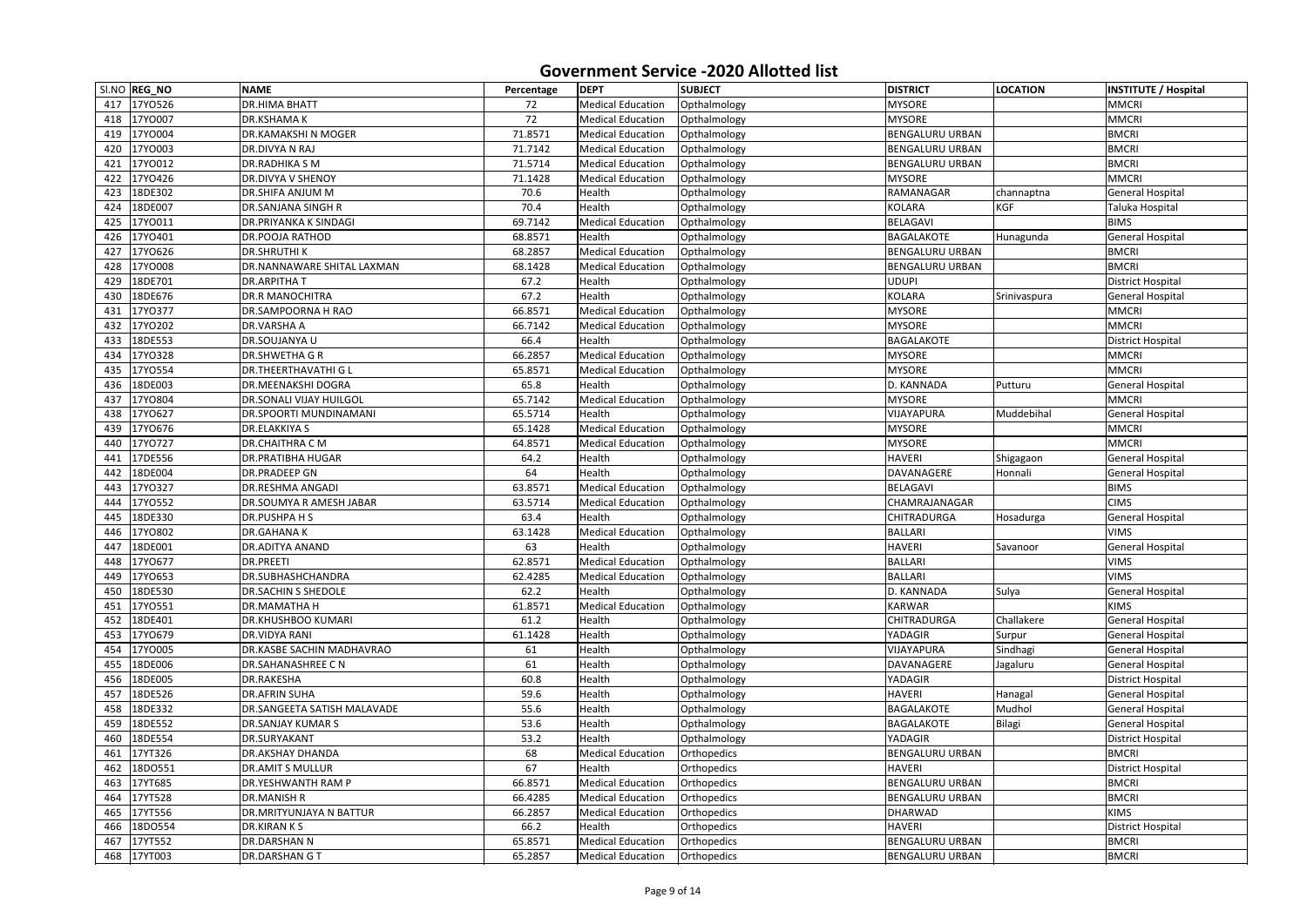|     | SI.NO REG_NO | <b>NAME</b>                        | Percentage | <b>DEPT</b>              | <b>SUBJECT</b>     | <b>DISTRICT</b>        | <b>LOCATION</b> | <b>INSTITUTE / Hospital</b>    |
|-----|--------------|------------------------------------|------------|--------------------------|--------------------|------------------------|-----------------|--------------------------------|
| 469 | 17YT683      | <b>DR.SOHAIL SAIFUDDIN INAMDAR</b> | 64.7142    | <b>Medical Education</b> | Orthopedics        | <b>BENGALURU URBAN</b> |                 | <b>BMCRI</b>                   |
| 470 | 18DO176      | <b>DR.NAVEEN RAIKAR</b>            | 64.4       | Health                   | Orthopedics        | <b>HAVERI</b>          | Savanuru        | <b>General Hospital</b>        |
| 471 | 17YT327      | DR.GIRISHAKG                       | 64.2857    | <b>Medical Education</b> | Orthopedics        | <b>MYSORE</b>          |                 | <b>MMCRI</b>                   |
| 472 | 18DO557      | <b>DR.VIDYA SAGAR</b>              | 64.2       | Health                   | Orthopedics        | <b>HAVERI</b>          |                 | <b>District Hospital</b>       |
| 473 | 17YT007      | <b>DR.NAGESH SHERIKAR</b>          | 64.1428    | <b>Medical Education</b> | Orthopedics        | <b>MYSORE</b>          |                 | <b>MMCRI</b>                   |
| 474 | 17YT012      | <b>DR.V KIRAN</b>                  | 64.1428    | <b>Medical Education</b> | Orthopedics        | <b>MYSORE</b>          |                 | <b>MMCRI</b>                   |
| 475 | 17YT181      | DR.VISHAL N V                      | 64.1428    | <b>Medical Education</b> | Orthopedics        | <b>MYSORE</b>          |                 | <b>MMCRI</b>                   |
| 476 | 17YT554      | <b>DR.KARTHIK B</b>                | 64         | <b>Medical Education</b> | Orthopedics        | <b>MYSORE</b>          |                 | <b>MMCRI</b>                   |
| 477 | 18DO552      | <b>DR.CHARAN RAJ S K</b>           | 63.6       | Health                   | Orthopedics        | <b>HAVERI</b>          |                 | <b>District Hospital</b>       |
| 478 | 17YT553      | DR.GOPI H G                        | 63.4285    | <b>Medical Education</b> | Orthopedics        | <b>MYSORE</b>          |                 | <b>MMCRI</b>                   |
| 479 | 17YT009      | <b>DR.NITIN RAWAL</b>              | 63.4285    | <b>Medical Education</b> | Orthopedics        | <b>MYSORE</b>          |                 | <b>MMCRI</b>                   |
| 480 | 18DO558      | <b>DR.VIMAL KUMAR</b>              | 63         | Health                   | Orthopedics        | <b>HAVERI</b>          | Hirekerur       | <b>General Hospital</b>        |
| 481 | 17YT014      | <b>DR.VENUR</b>                    | 62.7142    | <b>Medical Education</b> | Orthopedics        | <b>MYSORE</b>          |                 | <b>MMCRI</b>                   |
| 482 | 18DO556      | DR.SWAMY O G R                     | 62.6       | Health                   | Orthopedics        | CHIKKAMAGALURU         | Mudigere        | <b>General Hospital</b>        |
| 483 | 17YT002      | <b>DR.ARJUN A</b>                  | 62.4285    | <b>Medical Education</b> | Orthopedics        | <b>MYSORE</b>          |                 | <b>MMCRI</b>                   |
| 484 | 17YT005      | <b>DR.LAKSHMI NARAYANA REDDY G</b> | 62.2857    | <b>Medical Education</b> | Orthopedics        | <b>BALLARI</b>         |                 | <b>VIMS</b>                    |
| 485 | 17YT377      | DR.SACHIN H G                      | 62.2857    | <b>Medical Education</b> | Orthopedics        | <b>MYSORE</b>          |                 | <b>MMCRI</b>                   |
| 486 | 17YT684      | <b>DR.TAMIL SELVAN M</b>           | 62.2857    | <b>Medical Education</b> | Orthopedics        | <b>BALLARI</b>         |                 | <b>VIMS</b>                    |
| 487 | 18DO553      | <b>DR.GANESH ANANTRAO MUTALIK</b>  | 62.2       | Health                   | Orthopedics        | DAVANAGERE             | Jagaluru        | <b>General Hospital</b>        |
| 488 | 17YT360      | <b>DR.TARUN JAYKUMAR</b>           | 62.1428    | <b>Medical Education</b> | Orthopedics        | CHAMRAJANAGAR          |                 | <b>CIMS</b>                    |
| 489 | 17YT751      | DR.ADARSHA H M                     | 61.7142    | <b>Medical Education</b> | Orthopedics        | DHARWAD                |                 | <b>KIMS</b>                    |
| 490 | 17YT676      | <b>DR.ABHISHEK RAIKAR</b>          | 61.5714    | <b>Medical Education</b> | Orthopedics        | <b>DHARWAD</b>         |                 | <b>KIMS</b>                    |
| 491 | 17YT351      | <b>DR.AKHILM</b>                   | 61.4285    | <b>Medical Education</b> | Orthopedics        | <b>DHARWAD</b>         |                 | <b>KIMS</b>                    |
| 492 | 18DO328      | <b>DR.VENKADESH A</b>              | 61         | Health                   | Orthopedics        | CHIKKAMAGALURU         | Koppa           | <b>General Hospital</b>        |
| 493 | 17YT013      | <b>DR.VALLUR MALLYPOGU AJAY</b>    | 60.8571    | <b>Medical Education</b> | Orthopedics        | RAICHURU               |                 | <b>RIMS</b>                    |
| 494 | 17YT010      | <b>DR.P S RAJENDRA REDDY</b>       | 60.7142    | <b>Medical Education</b> | Orthopedics        | <b>BALLARI</b>         |                 | <b>VIMS</b>                    |
| 495 | 17YT677      | <b>DR.KARTHIKA HATHWARKS</b>       | 60.4285    | <b>Medical Education</b> | Orthopedics        | <b>DHARWAD</b>         |                 | <b>KIMS</b>                    |
| 496 | 17YT555      | DR.KUSHAL RAGHAVENDRA P H          | 60.4285    | <b>Medical Education</b> | Orthopedics        | <b>BALLARI</b>         |                 | <b>VIMS</b>                    |
| 497 | 17YT682      | <b>DR.SHREESHAIL B B</b>           | 60.4285    | <b>Medical Education</b> | Orthopedics        | KARWAR                 |                 | <b>KIMS</b>                    |
| 498 | 18DO701      | <b>DR.DEEPABAI RAIKER</b>          | 60.2       | Health                   | Orthopedics        | <b>BAGALAKOTE</b>      | Hunagunda       | <b>General Hospital</b>        |
|     | 499 17YT001  | DR.ABISHEK B S                     | 59.8571    | <b>Medical Education</b> | Orthopedics        | <b>BALLARI</b>         |                 | <b>VIMS</b>                    |
| 500 | 17M05203     | ROHIT RAVINDRAN NAIR               | 59.7143    | <b>Medical Education</b> | Orthopedics        | <b>KARWAR</b>          |                 | <b>KIMS</b>                    |
| 501 | 17YT353      | <b>DR.MANIK RANA</b>               | 59.7142    | <b>Medical Education</b> | Orthopedics        | <b>KOPPAL</b>          |                 | <b>KIMS</b>                    |
| 502 | 18DO376      | <b>DR.ARVIND MALIK</b>             | 59.2       | Health                   | Orthopedics        | CHITRADURGA            | Sri Rampura     | <b>Community Health Center</b> |
| 503 | 18D0676      | <b>DR.SHAREQ KHAN</b>              | 59.2       | Health                   | Orthopedics        | YADAGIR                |                 | <b>District Hospital</b>       |
| 504 | 17YT679      | DR.MD ANWAR                        | 59.1428    | <b>Medical Education</b> | Orthopedics        | RAICHURU               |                 | <b>RIMS</b>                    |
| 505 | 18DO327      | <b>DR.SIDDESHKUMAR YADAV K P</b>   | 59         | Health                   | Orthopedics        | <b>CHITRADURGA</b>     | <b>B</b> Durga  | <b>Community Health Center</b> |
| 506 | 17YT008      | <b>DR.NILAY SAHA</b>               | 57.8571    | <b>Medical Education</b> | Orthopedics        | RAICHURU               |                 | <b>RIMS</b>                    |
| 507 | 17YT427      | <b>DR.NAVEENA H M</b>              | 56.8571    | <b>Medical Education</b> | Orthopedics        | <b>KOPPAL</b>          |                 | <b>KIMS</b>                    |
| 508 | 17YT006      | <b>DR.MOHAMMAD AYYUB KHAN</b>      | 56.5714    | <b>Medical Education</b> | Orthopedics        | <b>KOPPAL</b>          |                 | <b>KIMS</b>                    |
| 509 | 18DO003      | <b>DR.RAGHAVENDRA PRASAD N</b>     | 56         | Health                   | Orthopedics        | YADAGIR                |                 | <b>District Hospital</b>       |
| 510 | 18DO726      | <b>DR.RASHIQ PM</b>                | 56         | Health                   | Orthopedics        | D. KANNADA             | Putturu         | <b>General Hospital</b>        |
| 511 | 18D0677      | DR.VINAYAK                         | 55.8       | Health                   | Orthopedics        | VIJAYAPURA             | Indi            | <b>General Hospital</b>        |
| 512 | 17YT329      | <b>DR.SANTHOSH KUMAR M</b>         | 55.7142    | Health                   | Orthopedics        | YADAGIR                | Gurumitkal      | <b>Community Health Center</b> |
| 513 | 18DO002      | DR. MUHAMMED SHAFI THEKKUMPURATH   | 53.4       | Health                   | Orthopedics        | VIJAYAPURA             | Muddebihal      | <b>General Hospital</b>        |
| 514 | 18DO326      | <b>DR.ABHISHEK KUMAR</b>           | 53         | Health                   | Orthopedics        | VIJAYAPURA             | Kalagi          | <b>Community Health Center</b> |
| 515 | 18DO001      | <b>DR.KISHORE KUMAR R</b>          | 51.6       | Health                   | Orthopedics        | VIJAYAPURA             | Talikote        | <b>Community Health Center</b> |
| 516 | 17ME926      | <b>DR.BHUVANESH BT</b>             | 70.7142    | <b>Medical Education</b> | PAEDIATRICS        | BELAGAVI               |                 | <b>BIMS</b>                    |
| 517 | 17ME927      | <b>DR.PAVITRA V ARUNACHALMATH</b>  | 67.7142    | <b>Medical Education</b> | <b>PAEDIATRICS</b> | RAICHURU               |                 | <b>RIMS</b>                    |
| 518 | 17ME860      | <b>DR.NAHADARSHINI S</b>           | 67.2857    | <b>Medical Education</b> | <b>PAEDIATRICS</b> | <b>BENGALURU URBAN</b> |                 | <b>BMCRI</b>                   |
| 519 | 17ME928      | DR.SOUMYA                          | 66.8571    | <b>Medical Education</b> | PAEDIATRICS        | <b>BELAGAVI</b>        |                 | <b>BIMS</b>                    |
|     | 520 17ME553  | <b>DR.LAXMI KAMATH</b>             | 66.4285    | <b>Medical Education</b> | PAEDIATRICS        | <b>BENGALURU URBAN</b> |                 | <b>BMCRI</b>                   |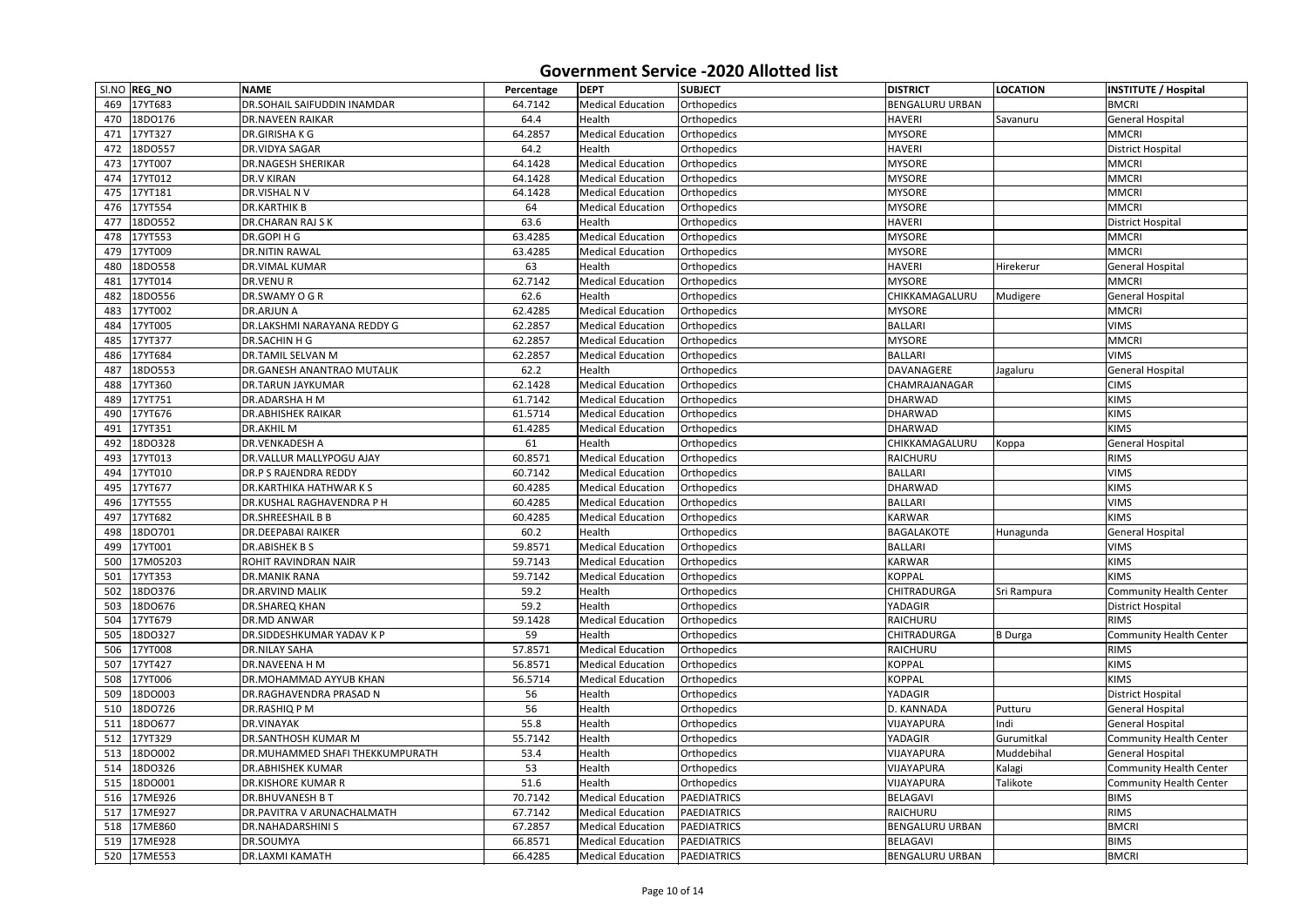|     | SI.NO REG_NO | <b>NAME</b>                     | Percentage | <b>DEPT</b>              | <b>SUBJECT</b>                           | <b>DISTRICT</b>        | <b>LOCATION</b>   | <b>INSTITUTE / Hospital</b>                       |
|-----|--------------|---------------------------------|------------|--------------------------|------------------------------------------|------------------------|-------------------|---------------------------------------------------|
|     | 521 17ME867  | <b>DR.SIVARANJANI S</b>         | 66.4285    | <b>Medical Education</b> | PAEDIATRICS                              | <b>BENGALURU URBAN</b> |                   | <b>BMCRI</b>                                      |
| 522 | 18DC851      | <b>DR.ANUSHAYT</b>              | 66.4       | Health                   | <b>PAEDIATRICS</b>                       | <b>CHITRADURGA</b>     | Sirigeri          | <b>Community Health Center</b>                    |
|     | 523 17ME678  | <b>DR.DEVIKA CHENNAKESHAVA</b>  | 66.2857    | <b>Medical Education</b> | PAEDIATRICS                              | <b>MYSORE</b>          |                   | <b>MMCRI</b>                                      |
| 524 | 17ME328      | <b>DR.GAYATRI R PAWAR</b>       | 66.2857    | <b>Medical Education</b> | PAEDIATRICS                              | <b>DHARWAD</b>         |                   | <b>KIMS</b>                                       |
| 525 | 17ME006      | <b>DR.RASHMI V PATIL</b>        | 66.2857    | <b>Medical Education</b> | PAEDIATRICS                              | DHARWAD                |                   | <b>KIMS</b>                                       |
| 526 | 17ME929      | <b>DR.SPOORTHI L BENDRE</b>     | 66.2857    | <b>Medical Education</b> | <b>PAEDIATRICS</b>                       | <b>MYSORE</b>          |                   | <b>MMCRI</b>                                      |
| 527 | 17ME862      | DR.PRATIBHA MANJUNATH PATAGAR   | 65.8571    | <b>Medical Education</b> | PAEDIATRICS                              | <b>MYSORE</b>          |                   | <b>MMCRI</b>                                      |
| 528 | 17ME004      | <b>DR.MOHINISH S</b>            | 65.7142    | <b>Medical Education</b> | PAEDIATRICS                              | <b>DHARWAD</b>         |                   | <b>KIMS</b>                                       |
| 529 | 17ME861      | DR.NAVYA N P                    | 65.7142    | <b>Medical Education</b> | PAEDIATRICS                              | SHIVAMOGGA             |                   | <b>SIMS</b>                                       |
| 530 | 17ME010      | <b>DR.VENUGOPALS</b>            | 65         | <b>Medical Education</b> | PAEDIATRICS                              | <b>MANDYA</b>          |                   | <b>MIMS</b>                                       |
| 531 | 17ME007      | <b>DR.ROSHNI R</b>              | 64.5714    | <b>Medical Education</b> | <b>PAEDIATRICS</b>                       | CHAMRAJANAGAR          |                   | <b>CIMS</b>                                       |
| 532 | 17ME869      | <b>DR.VIKAS PATIL</b>           | 63.5714    | <b>Medical Education</b> | <b>PAEDIATRICS</b>                       | <b>BALLARI</b>         |                   | <b>VIMS</b>                                       |
| 533 | 17ME858      | <b>DR.GURURAJU D</b>            | 63.4285    | <b>Medical Education</b> | <b>PAEDIATRICS</b>                       | SHIVAMOGGA             |                   | <b>SIMS</b>                                       |
| 534 | 18DC551      | <b>DR.DAYA P</b>                | 63.4       | Health                   | PAEDIATRICS                              | <b>HAVERI</b>          | Bankapura         | <b>Community Health Center</b>                    |
| 535 | 17ME857      | <b>DR.DEBARATI DAS</b>          | 63.2857    | <b>Medical Education</b> | <b>PAEDIATRICS</b>                       | <b>KARWAR</b>          |                   | <b>KIMS</b>                                       |
| 536 | 17ME011      | <b>DR.VIJETA VITHALRAY RANE</b> | 63.2857    | <b>Medical Education</b> | PAEDIATRICS                              | <b>KARWAR</b>          |                   | <b>KIMS</b>                                       |
| 537 | 17ME331      | <b>DR.SURABHI D</b>             | 63.1428    | <b>Medical Education</b> | <b>PAEDIATRICS</b>                       | <b>BALLARI</b>         |                   | <b>VIMS</b>                                       |
| 538 | 17ME701      | DR.CHETHAN CHANNEGOWDA          | 63         | <b>Medical Education</b> | PAEDIATRICS                              | <b>BALLARI</b>         |                   | <b>VIMS</b>                                       |
| 539 | 17ME554      | <b>DR.NASREEN BANU</b>          | 62.8571    | <b>Medical Education</b> | <b>PAEDIATRICS</b>                       | <b>KALABURAGI</b>      |                   | <b>GIMS</b>                                       |
| 540 | 17ME008      | <b>DR.SANDESH CS</b>            | 62.5714    | <b>Medical Education</b> | <b>PAEDIATRICS</b>                       | CHAMRAJANAGAR          |                   | <b>CIMS</b>                                       |
| 541 | 17ME556      | <b>DR.RANGASHRI DESAI</b>       | 62.2857    | <b>Medical Education</b> | PAEDIATRICS                              | RAICHURU               |                   | <b>RIMS</b>                                       |
| 542 | 17ME868      | <b>DR.SUJATA B SAJJANAR</b>     | 62.2857    | <b>Medical Education</b> | PAEDIATRICS                              | GADAG                  |                   | <b>GIMS</b>                                       |
| 543 | 17ME854      | <b>DR.BHARGAVIS</b>             | 62.1428    | <b>Medical Education</b> | PAEDIATRICS                              | <b>GADAG</b>           |                   | <b>GIMS</b>                                       |
| 544 | 17ME533      | <b>DR.VINAY KM</b>              | 62.1428    | <b>Medical Education</b> | <b>PAEDIATRICS</b>                       | <b>GADAG</b>           |                   | <b>GIMS</b>                                       |
| 545 | 17ME852      | <b>DR.ARUNYB</b>                | 62         | <b>Medical Education</b> | <b>PAEDIATRICS</b>                       | KODAGU                 |                   | <b>KOIMS</b>                                      |
| 546 | 17ME866      | DR.SHREYAS A C                  | 62         | <b>Medical Education</b> | PAEDIATRICS                              | KODAGU                 |                   | <b>KOIMS</b>                                      |
| 547 | 17ME856      | <b>DR.CHETAN KERUR</b>          | 61.7142    | <b>Medical Education</b> | PAEDIATRICS                              | RAICHURU               |                   | <b>RIMS</b>                                       |
| 548 | 17ME555      | <b>DR.PUNEETH H R</b>           | 61.7142    | <b>Medical Education</b> | PAEDIATRICS                              | KODAGU                 |                   | <b>KOIMS</b>                                      |
| 549 | 17ME851      | DR.ARPITHA A RANJAN             | 61.5714    | <b>Medical Education</b> | PAEDIATRICS                              | <b>KARWAR</b>          |                   | <b>KIMS</b>                                       |
|     | 550 17ME859  | DR.MEGHANA N                    | 61.4285    | <b>Medical Education</b> | PAEDIATRICS                              | CHAMRAJANAGAR          |                   | <b>CIMS</b>                                       |
|     | 551 17ME303  | <b>DR.GIRIJA G</b>              | 61.2857    | <b>Medical Education</b> | PAEDIATRICS                              | <b>KOPPAL</b>          |                   | <b>KIMS</b>                                       |
|     | 552 18DC852  | <b>DR.RAJA BABU</b>             | 61.2       | Health                   | PAEDIATRICS                              | <b>CHIKKABALLAPUR</b>  | Guluru            | <b>Community Health Center</b>                    |
|     | 553 17ME863  | <b>DRRAGHAVENDRA G</b>          | 61.1428    | <b>Medical Education</b> | PAEDIATRICS                              | <b>KOPPAL</b>          |                   | <b>KIMS</b>                                       |
| 554 | 17ME001      | DR.ASHWINI MALLADAD             | 61.1428    | Health                   | <b>PAEDIATRICS</b>                       | <b>HAVERI</b>          | Rattihalli        | <b>Community Health Center</b>                    |
|     | 555 17ME652  | <b>DR.RANJINI G NAIK</b>        | 61.1428    | Health                   | <b>PAEDIATRICS</b>                       | <b>MYSORE</b>          | Hunsuru           | Taluka Hospital                                   |
|     | 556 17ME005  | <b>DR.NIHARIKA SHETTY</b>       | 61         | Health                   | <b>PAEDIATRICS</b>                       | D. KANNADA             | Uppinangadi       | <b>Community Health Center</b>                    |
| 557 | 17ME330      | <b>DR.NANDHINI G L</b>          | 60.8571    | <b>Medical Education</b> | PAEDIATRICS                              | <b>BIDAR</b>           |                   | <b>BRIMS</b>                                      |
| 558 | 18DC532      | <b>DR.VINAY KUMAR C</b>         | 60.6       | Health                   | <b>PAEDIATRICS</b>                       | CHIKKAMAGALURU         | <b>NR Pura</b>    | Taluka Hospital                                   |
| 559 | 17ME326      | <b>DR.AKHILA H B</b>            | 60.4285    | Health                   | <b>PAEDIATRICS</b>                       | <b>CHITRADURGA</b>     | Burmasagra        | <b>Community Health Center</b>                    |
|     | 560 17ME002  | <b>DR.HARSHITHA M SWAMY</b>     | 59.8571    | Health                   | <b>PAEDIATRICS</b>                       | <b>CHAMRAJANAGAR</b>   | Santhemaranahalli | <b>Community Health Center</b>                    |
| 561 | 17ME677      | DR.D SOUMYA                     | 59.7142    | <b>Medical Education</b> | PAEDIATRICS                              | KALABURAGI             |                   | <b>GIMS</b>                                       |
|     | 562 17ME477  | <b>DR.KAVYAKG</b>               | 59.7142    | Health                   | <b>PAEDIATRICS</b>                       | <b>BAGALAKOTE</b>      | Kerur             | <b>Community Health Center</b>                    |
| 563 | 18DC006      | DR.NANDINITD                    | 59.6       | Health                   | <b>PAEDIATRICS</b>                       | <b>MYSORE</b>          | Talkadu           | Mother and Child Health                           |
| 564 | 17ME680      | <b>DR.KARTHIKEYAN A</b>         | 59.1428    | Health                   | <b>PAEDIATRICS</b>                       | <b>CHITRADURGA</b>     | <b>B</b> Durga    | <b>Community Health Center</b>                    |
| 565 | 17ME855      | DR.CHANDRASHEKAR                | 59         | <b>Medical Education</b> | <b>PAEDIATRICS</b>                       | <b>BIDAR</b>           |                   | <b>BRIMS</b>                                      |
| 566 | 18DC676      | <b>DR.NEENAS</b>                | 59         | Health                   | <b>PAEDIATRICS</b>                       | <b>BALLARI</b>         | Sandur            | Taluka Hospital                                   |
|     | 17ME864      | <b>DR.RANGACHETANA A</b>        |            | Health                   | <b>PAEDIATRICS</b>                       | <b>CHITRADURGA</b>     |                   |                                                   |
| 567 |              |                                 | 59         |                          |                                          | <b>BIDAR</b>           | Dharampura        | <b>Community Health Center</b>                    |
| 568 | 17ME682      | <b>DR.RESHMA CHILLAL</b>        | 58.8571    | Health<br>Health         | <b>PAEDIATRICS</b><br><b>PAEDIATRICS</b> | D. KANNADA             | Aurad<br>Mudbidri | Taluka Hospital<br><b>Community Health Center</b> |
| 569 | 18DC326      | DR.ARJUN JANARDHANAN            | 58.8       |                          |                                          |                        |                   |                                                   |
|     | 570 18DC330  | <b>DR.SACHIN S HIREMATH</b>     | 58.6       | Health                   | <b>PAEDIATRICS</b>                       | <b>UDUPI</b>           | Shirva            | Community Health Center                           |
| 571 | 17ME552      | <b>DR.L RAMITHA</b>             | 58.5714    | Health                   | <b>PAEDIATRICS</b>                       | RAICHURU               | Sindhanoor        | Taluka Hospital                                   |
|     | 572 16ME726  | DR.KAVYA C                      | 57.8571    | Health                   | <b>PAEDIATRICS</b>                       | CHIKKAMAGALURU         | Kalasa            | <b>Community Health Center</b>                    |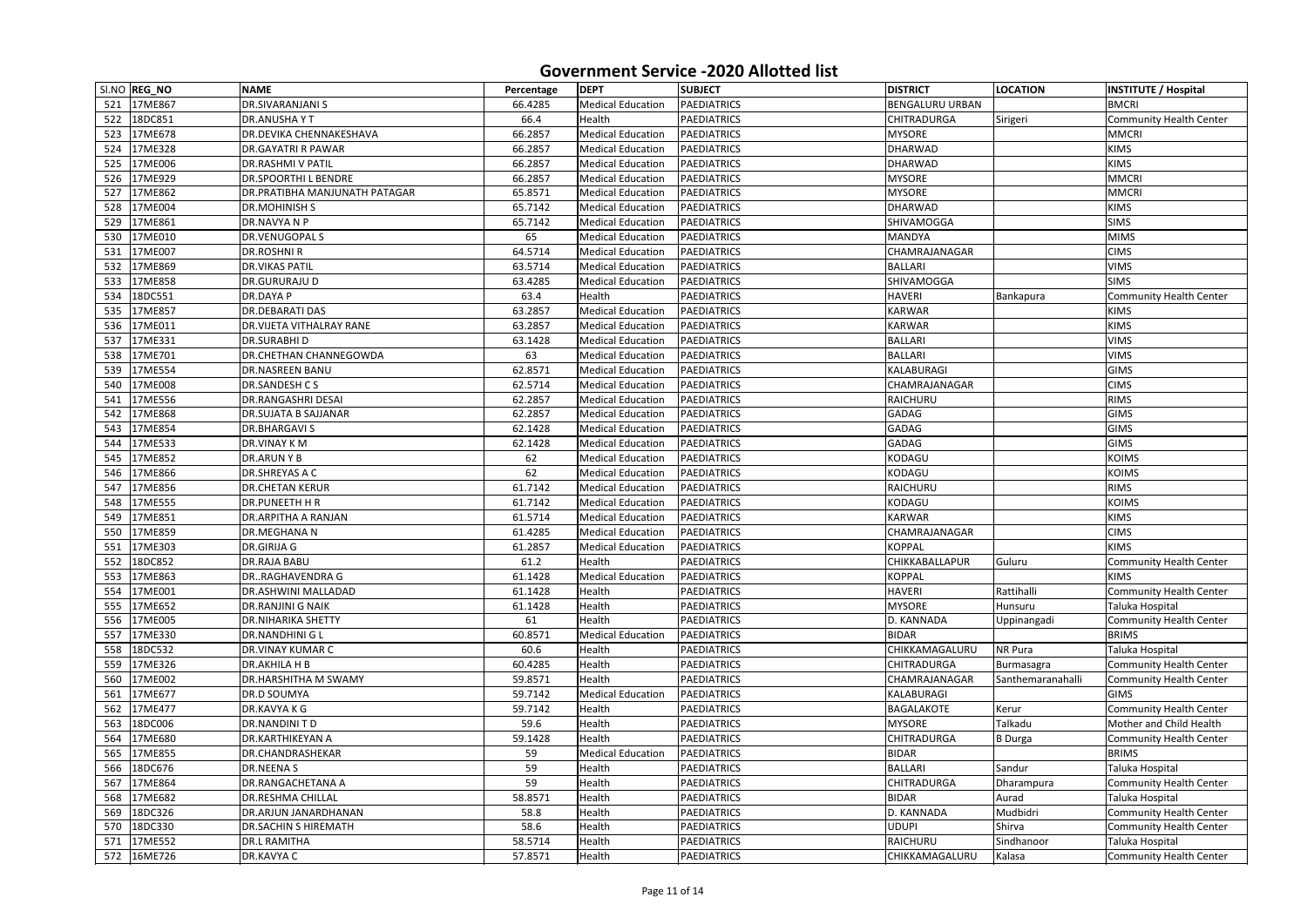|     | SI.NO REG_NO | <b>NAME</b>                       | Percentage | <b>DEPT</b>              | <b>SUBJECT</b>     | <b>DISTRICT</b>        | <b>LOCATION</b>  | <b>INSTITUTE / Hospital</b>    |
|-----|--------------|-----------------------------------|------------|--------------------------|--------------------|------------------------|------------------|--------------------------------|
|     | 573 18DC005  | <b>DR.DEEPTHY ALICE VARGHESE</b>  | 57.6       | Health                   | <b>PAEDIATRICS</b> | <b>MYSORE</b>          | <b>KR Nagara</b> | Taluka Hospital                |
| 574 | 17ME705      | <b>DR.SANJEEV REDDY</b>           | 57.5714    | Health                   | <b>PAEDIATRICS</b> | VIJAYAPURA             | Muddebihal       | Taluka Hospital                |
| 575 | 18DC552      | <b>DR.SUBHASH M N</b>             | 57.4       | Health                   | PAEDIATRICS        | DAVANAGERE             | Malebennuru      | <b>Community Health Center</b> |
| 576 | 17ME728      | DR.NANNAPANENI MEGHANA            | 57.1428    | Health                   | <b>PAEDIATRICS</b> | <b>BELAGAVI</b>        | Gokak            | Taluka Hospital                |
| 577 | 18DC004      | DR.BHAGYAVATI BHAJAKKANAVAR       | 57         | Health                   | <b>PAEDIATRICS</b> | <b>HAVERI</b>          | Ranebennur       | Taluka Hospital                |
| 578 | 17ME676      | DR.ANIL KUMAR J S                 | 56.8571    | Health                   | <b>PAEDIATRICS</b> | <b>BALLARI</b>         | Siraguppa        | Taluka Hospital                |
| 579 | 17ME176      | <b>DR.JOEWIN MONTEIRO</b>         | 56.8571    | Health                   | PAEDIATRICS        | CHIKKAMAGALURU         | Sringeri         | Taluka Hospital                |
| 580 | 17ME452      | DR.SIDDU B N                      | 56.4285    | Health                   | PAEDIATRICS        | CHIKKAMAGALURU         | Mudigere         | Taluka Hospital                |
| 581 | 18DC702      | <b>DR.SACHIN KUMAR</b>            | 56.4       | Health                   | <b>PAEDIATRICS</b> | YADAGIR                | Yadgiri          | <b>District Hospital</b>       |
| 582 | 17ME601      | <b>DR.PREETHI S M</b>             | 56.2857    | Health                   | <b>PAEDIATRICS</b> | <b>HAVERI</b>          | Guttal           | <b>Community Health Center</b> |
| 583 | 17ME679      | <b>DR.JEEVAN KUMAR CS</b>         | 56         | Health                   | <b>PAEDIATRICS</b> | <b>CHITRADURGA</b>     | Parashurampura   | <b>Community Health Center</b> |
| 584 | 17ME329      | DR.MALLANAGOUDA K PAVADIGOUDRA    | 55.5714    | Health                   | PAEDIATRICS        | <b>BAGALAKOTE</b>      | Ilkal            | Mother and Child Health        |
| 585 | 18DC002      | <b>DR.ANUSHAPP</b>                | 55.2       | Health                   | <b>PAEDIATRICS</b> | D. KANNADA             | Kadaba           | <b>Community Health Center</b> |
| 586 | 18DC777      | <b>DR.PRASHANT CHAWAN</b>         | 53.6       | Health                   | <b>PAEDIATRICS</b> | <b>BIDAR</b>           | Basavakalyan     | Taluka Hospital                |
| 587 | 18DC677      | <b>DR.RAHUL</b>                   | 53.4       | Health                   | <b>PAEDIATRICS</b> | YADAGIR                | Surapura         | Taluka Hospital                |
| 588 | 17MY951      | <b>DR.GURAJALA SPOORTHY</b>       | 75.8571    | <b>Medical Education</b> | Pathology          | <b>MYSORE</b>          |                  | <b>MMCRI</b>                   |
| 589 | 17MY528      | <b>DR.ANVITA NILEKANI</b>         | 74.5714    | <b>Medical Education</b> | Pathology          | <b>SHIVAMOGGA</b>      |                  | <b>SIMS</b>                    |
| 590 | 17MY554      | <b>DR.DEVASMITA GAIN</b>          | 70.5714    | <b>Medical Education</b> | Pathology          | <b>BENGALURU URBAN</b> |                  | <b>RGICD</b>                   |
| 591 | 17MY954      | DR.RAJALAXMI                      | 70.2857    | <b>Medical Education</b> | Pathology          | <b>MYSORE</b>          |                  | <b>MMCRI</b>                   |
| 592 | 17MY802      | <b>DR.MYTHREYI MU</b>             | 70         | <b>Medical Education</b> | Pathology          | <b>MANDYA</b>          |                  | <b>MIMS</b>                    |
| 593 | 17MY533      | <b>DR.SHIREESHA MALLIK</b>        | 69.1428    | <b>Medical Education</b> | Pathology          | <b>SHIVAMOGGA</b>      |                  | <b>SIMS</b>                    |
| 594 | 17MY428      | <b>DR.CHRISTINA AVRIL GOVEAS</b>  | 68.7142    | <b>Medical Education</b> | Pathology          | <b>SHIVAMOGGA</b>      |                  | <b>SIMS</b>                    |
| 595 | 17MY553      | <b>DR.ATHIRA S</b>                | 68.5714    | <b>Medical Education</b> | Pathology          | <b>MYSORE</b>          |                  | <b>MMCRI</b>                   |
| 596 | 17MY801      | <b>DR.ARPITHAV</b>                | 68.2857    | <b>Medical Education</b> | Pathology          | <b>MANDYA</b>          |                  | <b>MIMS</b>                    |
| 597 | 17MY555      | <b>DR.PRIYADHARSHINI</b>          | 67.7142    | <b>Medical Education</b> | Pathology          | <b>SHIVAMOGGA</b>      |                  | <b>SIMS</b>                    |
| 598 | 17MY332      | <b>DR.SUSHMA M</b>                | 67         | <b>Medical Education</b> | Pathology          | <b>HASSAN</b>          |                  | <b>HIMS</b>                    |
| 599 | 17MY328      | DR.APOORVA N                      | 66.8571    | <b>Medical Education</b> | Pathology          | <b>SHIVAMOGGA</b>      |                  | <b>SIMS</b>                    |
| 600 | 17MY452      | DR.DEEPIKA                        | 66.7142    | <b>Medical Education</b> | Pathology          | <b>BALLARI</b>         |                  | <b>VIMS</b>                    |
| 601 | 18MY476      | <b>DR.RADHIKA</b>                 | 66.7142    | <b>Medical Education</b> | Pathology          | RAICHURU               |                  | <b>RIMS</b>                    |
| 602 | 17MY004      | <b>DR.SHREEKARIKR</b>             | 66.4285    | <b>Medical Education</b> | Pathology          | KODAGU                 |                  | <b>KOIMS</b>                   |
|     | 603 17MY003  | <b>DR.KUMARS</b>                  | 66.2857    | <b>Medical Education</b> | Pathology          | KODAGU                 |                  | <b>KOIMS</b>                   |
|     | 604 17MY927  | <b>DR.SINCHANA K M</b>            | 66         | <b>Medical Education</b> | Pathology          | KODAGU                 |                  | <b>KOIMS</b>                   |
| 605 | 17MY604      | <b>DR.VINUTHA B</b>               | 65.1428    | <b>Medical Education</b> | Pathology          | KODAGU                 |                  | <b>KOIMS</b>                   |
| 606 | 17MY651      | DR.MALLIKA                        | 65         | <b>Medical Education</b> | Pathology          | RAICHURU               |                  | <b>RIMS</b>                    |
| 607 | 17MY076      | <b>DR.APOORVAK</b>                | 64.5714    | <b>Medical Education</b> | Pathology          | KODAGU                 |                  | <b>KOIMS</b>                   |
| 608 | 17MY331      | <b>DR.SHEELASHREE A N</b>         | 64.5714    | <b>Medical Education</b> | Pathology          | <b>CHAMRAJANAGAR</b>   |                  | <b>CIMS</b>                    |
| 609 | 17MY878      | <b>DR.THUSHARAK</b>               | 64.1428    | <b>Medical Education</b> | Pathology          | <b>CHAMRAJANAGAR</b>   |                  | <b>CIMS</b>                    |
| 610 | 17MY329      | DR.KUMARI BHUVANESHWARI S ALWANDI | 62.1428    | <b>Medical Education</b> | Pathology          | <b>BALLARI</b>         |                  | <b>VIMS</b>                    |
| 611 | 17MY730      | <b>DR.SNEHA A MOTWANI</b>         | 60.8571    | <b>Medical Education</b> | Pathology          | CHAMRAJANAGAR          |                  | <b>CIMS</b>                    |
| 612 | 17MY876      | <b>DR.DIPTI KOLHAR</b>            | 59.7142    | <b>Medical Education</b> | Pathology          | <b>KOPPAL</b>          |                  | <b>KIMS</b>                    |
|     | 613 17MY178  | <b>DR.LAVISH TAYAL</b>            | 59.1428    | <b>Medical Education</b> | Pathology          | <b>CHAMRAJANAGAR</b>   |                  | <b>CIMS</b>                    |
| 614 | 17MY006      | <b>DR.VIVITHAV</b>                | 59         | <b>Medical Education</b> | Pathology          | <b>KOPPAL</b>          |                  | <b>KIMS</b>                    |
| 615 | 17MY601      | <b>DR.MAHESH SATAPUTE</b>         | 58.8571    | <b>Medical Education</b> | Pathology          | <b>KOPPAL</b>          |                  | <b>KIMS</b>                    |
| 616 | 17MZ876      | <b>DR.ESHANU H SHASTRY</b>        | 70.1428    | <b>Medical Education</b> | Pharmacology       | <b>SHIVAMOGGA</b>      |                  | <b>SIMS</b>                    |
| 617 | 17MZ179      | <b>DR.SWATHI BHAT</b>             | 69.1428    | <b>Medical Education</b> | Pharmacology       | <b>MYSORE</b>          |                  | <b>MMCRI</b>                   |
| 618 | 17MZ677      | <b>DR.NITHIYAD</b>                | 68.2857    | <b>Medical Education</b> | Pharmacology       | <b>BALLARI</b>         |                  | <b>VIMS</b>                    |
| 619 | 17MZ328      | DR.SOWMYA M S                     | 68.2857    | <b>Medical Education</b> | Pharmacology       | <b>MYSORE</b>          |                  | <b>MMCRI</b>                   |
| 620 | 17MZ005      | <b>DR.PRIYANKA A T</b>            | 65.4285    | <b>Medical Education</b> | Pharmacology       | <b>SHIVAMOGGA</b>      |                  | <b>SIMS</b>                    |
| 621 | 17MZ627      | DR.NEELAMMA                       | 64.8571    | <b>Medical Education</b> | Pharmacology       | RAICHURU               |                  | <b>RIMS</b>                    |
| 622 | 17MZ002      | <b>DR.KIRAN WARRIER</b>           | 64         | <b>Medical Education</b> | Pharmacology       | CHAMRAJANAGAR          |                  | <b>CIMS</b>                    |
| 623 | 17MZ801      | <b>DR.DEEPIKATH</b>               | 61.5714    | <b>Medical Education</b> | Pharmacology       | CHAMRAJANAGAR          |                  | <b>CIMS</b>                    |
| 624 | 17MZ551      | <b>DR.ANKITHAL</b>                | 61         | <b>Medical Education</b> | Pharmacology       | RAICHURU               |                  | <b>RIMS</b>                    |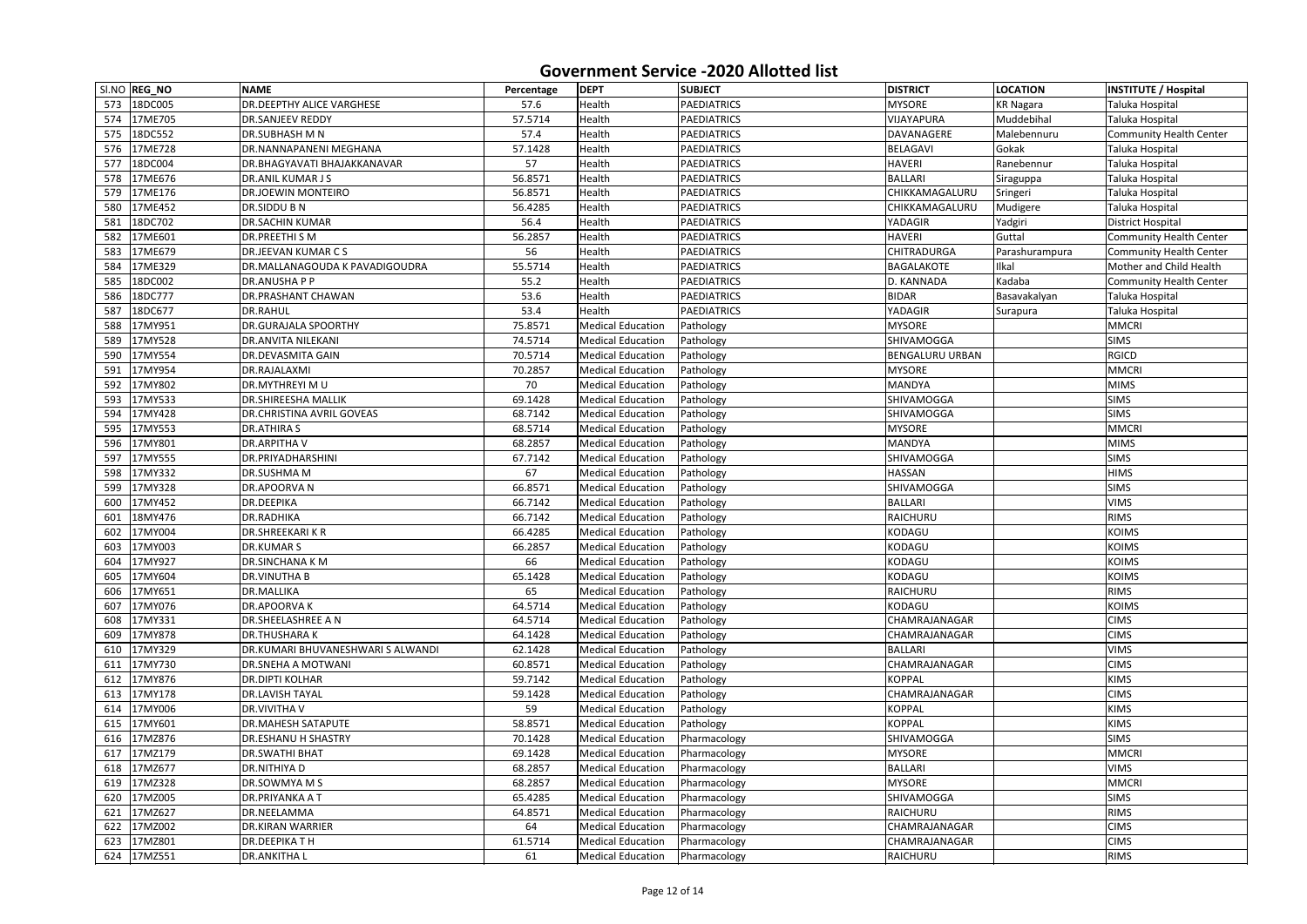|     | SI.NO REG_NO         | <b>NAME</b>                                      | Percentage | <b>DEPT</b>              | <b>SUBJECT</b>              | <b>DISTRICT</b>         | <b>LOCATION</b> | <b>INSTITUTE / Hospital</b> |
|-----|----------------------|--------------------------------------------------|------------|--------------------------|-----------------------------|-------------------------|-----------------|-----------------------------|
| 625 | 17MP326              | <b>DR.AJAY SHARMA U</b>                          | 72.4285    | <b>Medical Education</b> | Physiology                  | <b>MYSORE</b>           |                 | <b>MMCRI</b>                |
| 626 | 17MI004              | <b>DR.SNEHAV</b>                                 | 73.4285    | <b>Medical Education</b> | PSYCHIATRY                  | <b>BENGALURU URBAN</b>  |                 | <b>BMCRI</b>                |
| 627 | 17MI003              | <b>DR.SHRUTHI M N</b>                            | 69.7142    | <b>Medical Education</b> | <b>PSYCHIATRY</b>           | <b>BENGALURU URBAN</b>  |                 | <b>BMCRI</b>                |
| 628 | 17MI552              | <b>DR.NISHMITATJ</b>                             | 67.8571    | <b>Medical Education</b> | <b>PSYCHIATRY</b>           | <b>DHARWAD</b>          |                 | <b>KIMS</b>                 |
| 629 | 17MI554              | <b>DR.SAGAR S GARAG</b>                          | 67.2857    | <b>Medical Education</b> | <b>PSYCHIATRY</b>           | <b>BELAGAVI</b>         |                 | <b>BIMS</b>                 |
| 630 | 18DS526              | <b>DR.AJITH PARTHA</b>                           | 67         | Health                   | <b>PSYCHIATRY</b>           | <b>MYSORE</b>           |                 | <b>District Hospital</b>    |
| 631 | 17MI001              | <b>DR.ABHISHEK N</b>                             | 66.2857    | <b>Medical Education</b> | PSYCHIATRY                  | <b>KARWAR</b>           |                 | <b>KIMS</b>                 |
| 632 | 17MI005              | <b>DR.SWATHI U</b>                               | 65.8571    | <b>Medical Education</b> | <b>PSYCHIATRY</b>           | <b>BALLARI</b>          |                 | <b>VIMS</b>                 |
| 633 | 17MI302              | <b>DR.AYUSHI DEVENDRA SINGH</b>                  | 64.8571    | <b>Medical Education</b> | PSYCHIATRY                  | <b>KALABURAGI</b>       |                 | <b>GIMS</b>                 |
| 634 | 17MI303              | <b>DR.VIDUSHI</b>                                | 64.7142    | <b>Medical Education</b> | PSYCHIATRY                  | CHAMRAJANAGAR           |                 | <b>CIMS</b>                 |
| 635 | 17MI553              | <b>DR.REKHA H G</b>                              | 64.4285    | <b>Medical Education</b> | <b>PSYCHIATRY</b>           | <b>BALLARI</b>          |                 | <b>VIMS</b>                 |
| 636 | 108438               | <b>SALMA H WALIKAR</b>                           | 64.1667    | Health                   | <b>PSYCHIATRY</b>           | KALABURAGI              |                 | <b>District Hospital</b>    |
| 637 | 18DS376              | <b>DR.SHRUTHI A</b>                              | 64         | Health                   | <b>PSYCHIATRY</b>           | <b>HAVERI</b>           |                 | <b>District Hospital</b>    |
| 638 | 17MI002              | <b>DR.CHANDRA SHEKAR M</b>                       | 63.7142    | <b>Medical Education</b> | <b>PSYCHIATRY</b>           | <b>KALABURAGI</b>       |                 | <b>GIMS</b>                 |
| 639 | 17MI951              | <b>DR.MADAN R</b>                                | 63.7142    | <b>Medical Education</b> | PSYCHIATRY                  | KALABURAGI              |                 | <b>GIMS</b>                 |
| 640 | 18DS501              | DR.AMIT                                          | 63.6       | Health                   | <b>PSYCHIATRY</b>           | <b>BALLARI</b>          |                 | <b>District Hospital</b>    |
| 641 | 17MI426              | <b>DR.FAKIRAPPA B GANIGER</b>                    | 63.2857    | Health                   | <b>PSYCHIATRY</b>           | BAGALAKOTE              | Hunagunda       | <b>General Hospital</b>     |
| 642 | 17MR012              | <b>DR.SAMARTH S GOWDA</b>                        | 75         | <b>Medical Education</b> | Radio diagnosis             | <b>BENGALURU URBAN</b>  |                 | <b>BMCRI</b>                |
| 643 | 17MR332              | <b>DR.RASHMIKN</b>                               | 74.2857    | <b>Medical Education</b> | Radio diagnosis             | <b>BENGALURU URBAN</b>  |                 | <b>INU</b>                  |
| 644 | 17MR011              | <b>DR.RANJITHA KULKARNI</b>                      | 73.5714    | <b>Medical Education</b> | Radio diagnosis             | <b>DHARWAD</b>          |                 | <b>KIMS</b>                 |
| 645 | 17MR501              | <b>DR.CHARVI S PATEL LALANI</b>                  | 73.2857    | <b>Medical Education</b> | Radio diagnosis             | <b>BENGALURU URBAN</b>  |                 | <b>INU</b>                  |
| 646 | 17MR327              | <b>DR.CHANDANA V</b>                             | 72.8571    | <b>Medical Education</b> | Radio diagnosis             | <b>MYSORE</b>           |                 | <b>MMCRI</b>                |
| 647 | 17MR014              | <b>DR.SHWETA R POOJARY</b>                       | 72.5714    | <b>Medical Education</b> | Radio diagnosis             | <b>MYSORE</b>           |                 | <b>MMCRI</b>                |
| 648 | 17MR331              | <b>DR.PRIYANKA SV</b>                            | 72.2857    | <b>Medical Education</b> | Radio diagnosis             | <b>BENGALURU URBAN</b>  |                 | <b>RGICD</b>                |
| 649 | 17MR013              | <b>DR.SHREYAS RAO G</b>                          | 72.2857    | <b>Medical Education</b> | Radio diagnosis             | SHIVAMOGGA              |                 | <b>SIMS</b>                 |
| 650 | 17MR335              | <b>DR.SUSHMA H</b>                               | 72.1428    | <b>Medical Education</b> | Radio diagnosis             | <b>MANDYA</b>           |                 | <b>MIMS</b>                 |
| 651 | 17MR001              | <b>DR.ARPITHAKJ</b>                              | 71.5714    | <b>Medical Education</b> | Radio diagnosis             | <b>SHIVAMOGGA</b>       |                 | <b>SIMS</b>                 |
| 652 | 17MR007              | <b>DR.NEERAJA AKKI</b>                           | 71.5714    | <b>Medical Education</b> | Radio diagnosis             | <b>BIDAR</b>            |                 | <b>BRIMS</b>                |
| 653 | 17MR002              | <b>DR.CHANDANA UDAYAKUMAR</b>                    | 71.4285    | <b>Medical Education</b> | Radio diagnosis             | <b>SHIVAMOGGA</b>       |                 | <b>SIMS</b>                 |
| 654 | 17MR330              | <b>DR.PRATHIBHA PS</b>                           | 71.2857    | <b>Medical Education</b> | Radio diagnosis             | <b>MANDYA</b>           |                 | <b>MIMS</b>                 |
|     | 655 17MR003          | <b>DR.JYOTI G DULLI</b>                          | 71.1428    | <b>Medical Education</b> | Radio diagnosis             | <b>SHIVAMOGGA</b>       |                 | <b>SIMS</b>                 |
| 656 | 17MR177              | <b>DR.ANUSHA SURESH</b>                          | 70.8571    | <b>Medical Education</b> | Radio diagnosis             | CHAMRAJANAGAR           |                 | <b>CIMS</b>                 |
| 657 | 17MR334              | <b>DR.SOWMAY J</b>                               | 70.7142    | <b>Medical Education</b> | Radio diagnosis             | <b>DHARWAD</b>          |                 | <b>KIMS</b>                 |
| 658 | 18DX530              | <b>DR.MEGHANA S</b>                              | 70.6       | Health                   | Radio diagnosis             | CHIKKAMAGALURU          | Mudigere        | <b>General Hospital</b>     |
| 659 | 17MR328              | <b>DR.KAVYA BT</b>                               | 69.8571    | <b>Medical Education</b> | Radio diagnosis             | BELAGAVI                |                 | <b>BIMS</b>                 |
| 660 | 17MR008              | <b>DR.PRASHANTH KS</b>                           | 67.5714    | <b>Medical Education</b> | Radio diagnosis             | <b>BELAGAVI</b>         |                 | <b>BIMS</b>                 |
| 661 | 17MR009              | <b>DR.RAKSHITH R N</b>                           | 66.8571    | <b>Medical Education</b> | Radio diagnosis             | <b>BALLARI</b>          |                 | <b>VIMS</b>                 |
| 662 | 17MR004              | <b>DR.KAMESH G</b>                               | 66.5714    | <b>Medical Education</b> | Radio diagnosis             | <b>BALLARI</b>          |                 | <b>VIMS</b>                 |
| 663 | 18DX177              | DR.SANGAMESH                                     | 66.2       | Health                   | Radio diagnosis             | CHIKKAMAGALURU          | Kaduru          | <b>General Hospital</b>     |
| 664 | 17MR333              | <b>DR.RAVINDRA HANJI</b>                         | 65.4285    | <b>Medical Education</b> | Radio diagnosis             | <b>GADAG</b>            |                 | <b>GIMS</b>                 |
| 665 | 18DX677              | DR.SHIVAPRAKASH BHIMAPPA TELI                    | 65         | Health                   | Radio diagnosis             | <b>CHITRADURGA</b>      |                 | <b>District Hospital</b>    |
| 666 | 17MR451              | <b>DR.HARISH</b>                                 | 64.7142    | <b>Medical Education</b> | Radio diagnosis             | <b>GADAG</b>            |                 | <b>GIMS</b>                 |
| 667 | 17MR527              | <b>DR.DEEPAK N RAVANIKAR</b>                     | 63.8571    | <b>Medical Education</b> | Radio diagnosis             | <b>KOPPAL</b>           |                 | <b>KIMS</b>                 |
| 668 | 17MR428              | <b>DR.TANUSHREE R KAMATH</b>                     | 63.8571    | <b>Medical Education</b> | Radio diagnosis             | KALABURAGI              |                 | <b>GIMS</b>                 |
| 669 | 17MR651              | <b>DR.VIPULKR</b>                                | 62.2857    | Health                   | Radio diagnosis             | <b>UDUPI</b>            | Kundapur        | <b>General Hospital</b>     |
| 670 | 17MR726              | <b>DR.CHINMAYA S KUDARI</b>                      | 58         | <b>Medical Education</b> | Radio diagnosis             | <b>KALABURAGI</b>       |                 | <b>GIMS</b>                 |
|     | 18DX701              | <b>DR.ASHITOSH</b>                               |            | Health                   |                             | CHIKKAMAGALURU          |                 |                             |
| 671 |                      |                                                  | 57.6       |                          | Radio diagnosis             |                         |                 | <b>District Hospital</b>    |
| 672 | 170160002<br>17ML601 | <b>DR KRITI Y C</b><br><b>DR.ZEBA NOORUDHEEN</b> | 67.5714    | <b>Medical Education</b> | <b>Respiratory Medicine</b> | <b>MANDYA</b><br>KODAGU |                 | <b>MIMS</b><br><b>KOIMS</b> |
| 673 |                      |                                                  | 62.7142    | <b>Medical Education</b> | <b>Respiratory Medicine</b> |                         |                 |                             |
| 674 | 17ML377              | <b>DR.ANUSHA G N</b>                             | 58         | <b>Medical Education</b> | <b>Respiratory Medicine</b> | <b>HASSAN</b>           |                 | <b>HIMS</b>                 |
| 675 | 17ML528              | <b>DR.NAGABHUSHAN B</b>                          | 57.2857    | <b>Medical Education</b> | <b>Respiratory Medicine</b> | CHAMRAJANAGAR           |                 | <b>CIMS</b>                 |
|     | 676 17ML951          | <b>DR.KANABUR PRASHANTH</b>                      | 57         | <b>Medical Education</b> | <b>Respiratory Medicine</b> | <b>KARWAR</b>           |                 | <b>KIMS</b>                 |